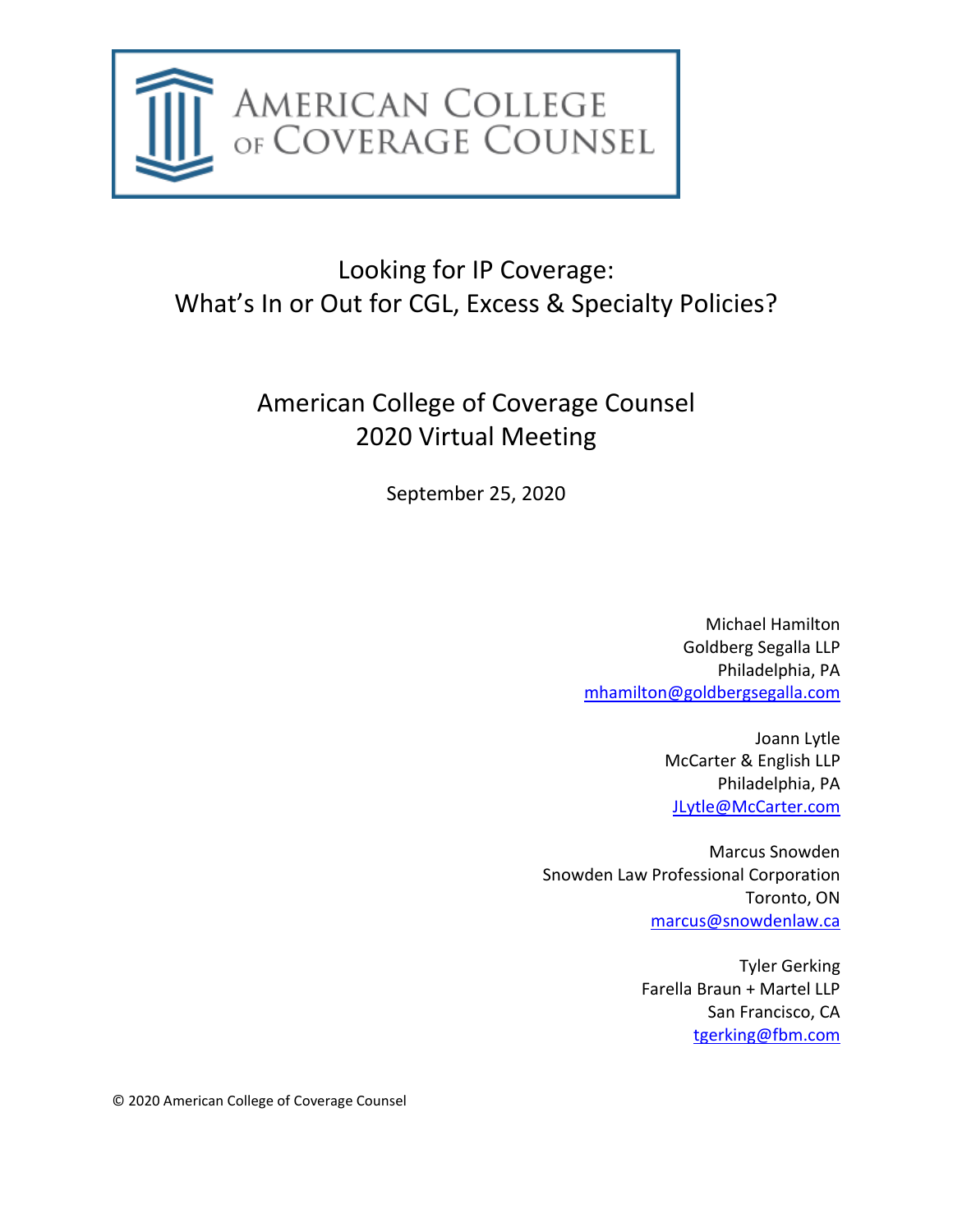## **I. Introduction**

"An insurance company's duty to defend intellectual property claims under the rubric of 'advertising injury' is the subject of countless lawsuits  $-$  indeed a recent litigation explosion  $$ throughout the country." *State Farm Fire and Casualty Co. v. Steinberg*, 393 F.3d 1226 (11th Cir. 2004), *quoting Winklevoss Consultants, Inc. v. Federal Insurance Co*., 991 F. Supp. 1024, 1026 (N.D. Ill. 1998). Insurers and policyholders have continued to litigate coverage under general liability policies for the growing number of intellectual property claims. The numerous court decisions have created an ever-changing area of insurance law that insurance practitioners must frequently monitor.

The proliferation of IP-related risks has prompted some US and foreign market insurers to revise their CGL policies to limit coverage for many IP claims. Some now contain broad IP exclusions. This paper will also address this recent trend, what is standard in the insurance market today and potential for coverage in policies underwritten in Canadian and other foreign markets. Further, IP-specific specialty policies, which vary widely, are now available to address a broader array of IP-related risks than those covered by modern CGL policies, including infringement liability policies and abatement or enforcement coverage.

## **II. The CGL Policy – Personal and Advertising Injury**

## **A. In General**

United States courts generally recognize that in order for there to be a covered advertising injury, a claim must contain these elements: (1) an injury arising out of an enumerated advertising offense; (2) which was committed during the policy period; (3) and which injury occurred "in the course of," i.e., was causally connected to the named insured's advertising activities; and (4) claimed damages. *See e.g. New Hampshire Ins. Co. v. R.L. Chaides Const. Co.*, 847 F. Supp. 1452, 1455 (N.D. Cal. 1994); *National Union Fire Ins. Co. v. Siliconix, Inc.*, 729 F. Supp. 77 (N.D. Cal. 1989).

In Canada*,* In *Reform Party of Canada v. Western Union Insurance Co.*, 2001 BCCA 274 [*Reform Party*]. the BC Court of Appeal, in the context of determining PAI coverage in a CGL insuring agreement, referred to an article summarizing the historical US roots of PAI coverage and the relevance of US case law:

The Reform Party requested insurance coverage for advertising liability and the insurer responded by providing them with a commercial general liability policy containing the most commonly used advertising injury provision. Steve Winder in an article entitled "Insurance Coverage for Intellectual Property Claims: Understanding "Advertising Injury" Provisions in Liability Policies", [1998] 12 I.P.J. 127 at 129-130 traces the history of this provision… developed in the United States by the Insurance Services Offices ("ISO") and subsequently adopted by the Insurance Bureau of Canada ("IBC"). Before 1986, the provision was normally inserted into U.S. policies as a "broad form endorsement." Since 1986, the ISO has incorporated advertising injury coverage into the main body of the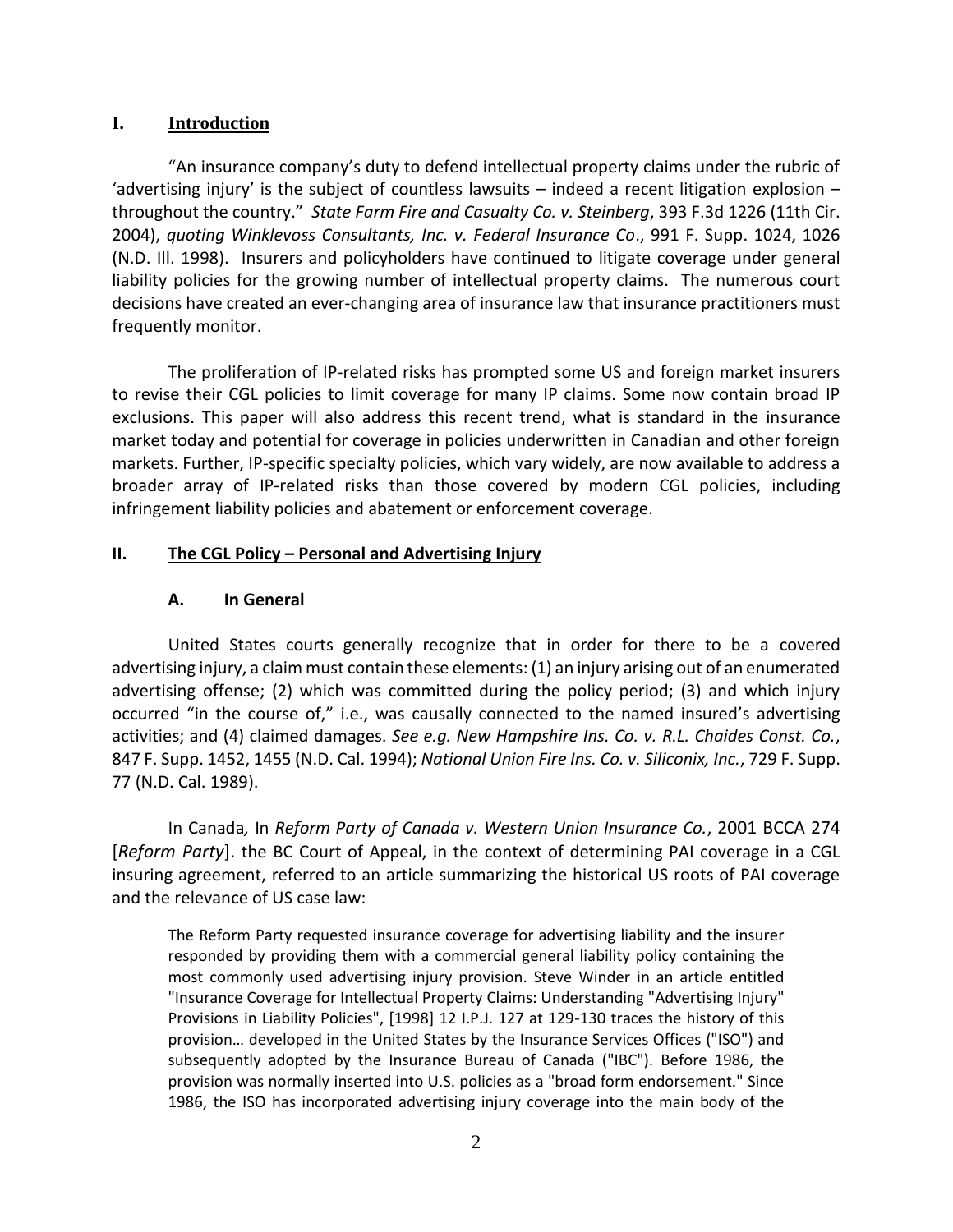policy, as did the [Canadian] insurer in the policy we are considering. Given that the standard form provision under consideration is the same as its American counterpart, American jurisprudence on the scope of coverage afforded to this advertising injury provision is helpful.

*Ibid* at para 17.

## **B. Advertisement and Advertising Activities**

Most IP-related coverage disputes under CGL policies involve advertising-related offenses or exclusions. The newer CGL forms define an "advertisement," while some manuscripts forms and the older version of the CGL forms do not. The standard definition provides:

- "Advertisement" means a notice that is broadcast or published to the general public or specific market segments about your goods, products or services for the purpose of attracting customers or supporters. For the purposes of this definition:
	- **a.** Notices that are published include material placed on the Internet or on similar electronic means of communication; and
	- **b.** Regarding web sites, only that part of a web site that is about your goods, products or services for the purposes of attracting customers or supporters is considered an advertisement.

For those policies that do not define advertisement, courts look to a variety of sources. Black's Law Dictionary defines the verb "advertise" as follows:

To advise, announce, apprise, command, give notice of, inform, make known, publish. To call a matter to the public attention by any means whatsoever. Any oral, written, or graphic statement made by the seller in any manner in connection with the solicitation of business and includes, without limitation because of enumeration, statements and representations made in a newspaper or other publication or on radio or television or contained in any notice, handbill, sign, catalog or letter or printed on or contained in any tag or label attached or accompanying any merchandise.

Black's Law Dictionary (5th ed. 1979). When applying this definition to material that is not disseminated to the public through print or broadcast media, but rather is merely posted the Internet via a social networking page, courts have, for the most part, applied the same test as that applied to distribution via traditional media (i.e., defining advertising as "the widespread distribution of promotional material to the public at large"). *Amazon.com International, Inc. v. American Dynasty Surplus Lines Ins. Co*., 85 P.3d 974, 977 (Wash. Ct. App. 2004).

In *Teletronics International, Inc. v. CNA Insurance Co.*, 120 Fed. Appx. 440 (4th Cir. 2005). a manufacturer and seller of radio amplifiers posted a user manual on its website that was nearly identical to the copyrighted manual of its competitor. The court held that posting the infringing manual on its website constituted advertising because the defendant admitted that it employed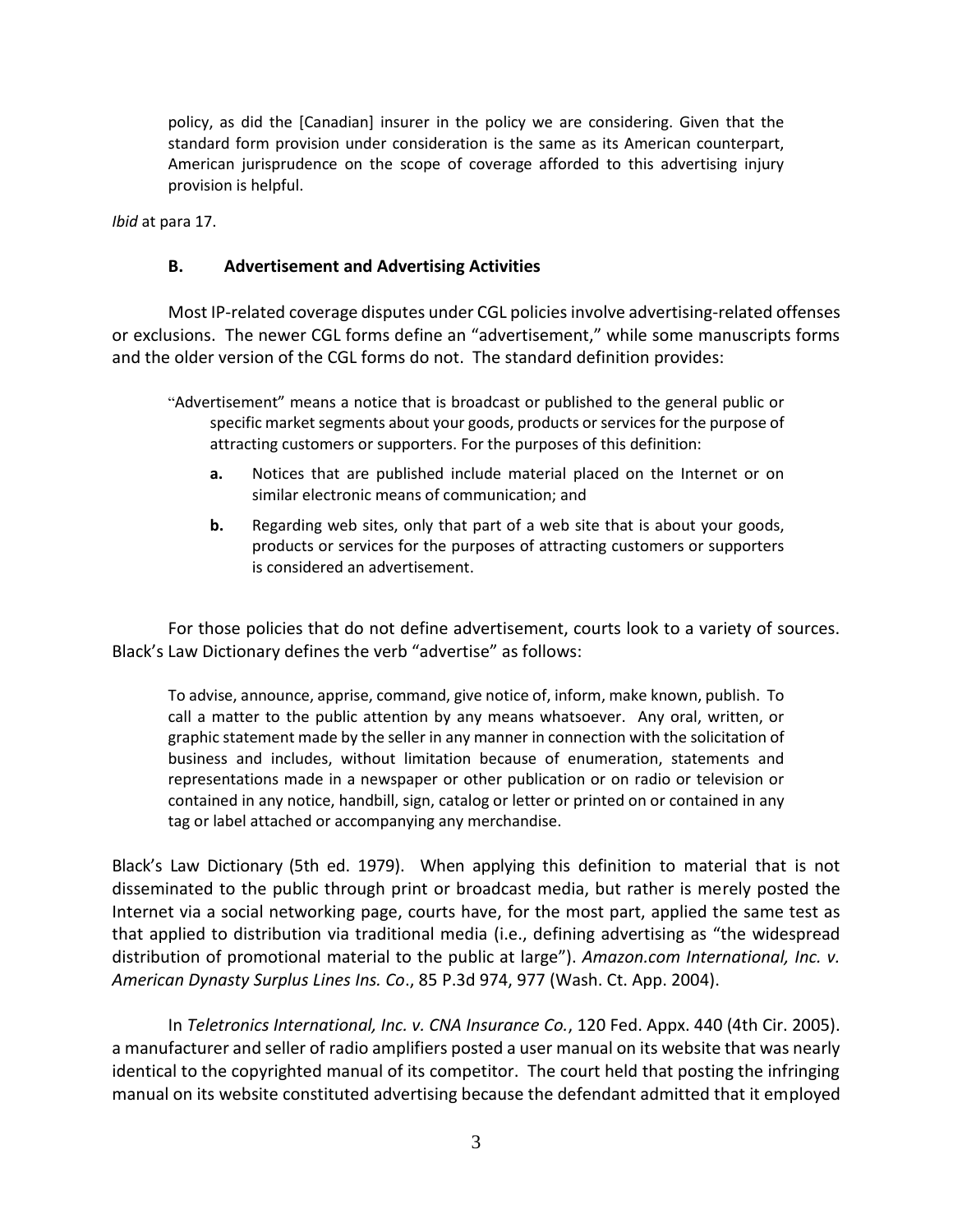the user manual to promote the sale of its amplifiers, and because by posting the manual on its website, it distributed the document to a large number of potential customers, i.e. engaging in widespread distribution of promotional material to the public at large. In contrast, in *Rombe Corp. v. Allied Insurance Co.*, 27 Cal. Rptr. 3d 99 (Cal. Ct. App. 2005), the court held that an insured's e-mail newsletter to clients of its direct competitor did not constitute advertising activity because it was more in the form of targeted solicitation rather than widespread distribution to the public at large. *Id* at 104-05. *See also Toffler Assoc. Inc. v. Hartford Fire Ins. Co.*, 651 F. Supp. 2d 332 (E.D. Pa. 2009).

In addition, when looking at the coverage grant/enumerated offenses, set forth below, courts generally require that the injury allegedly caused by the enumerated offense must have occurred "in the course of" the insured's "advertising activities". In other words, coverage exists for advertising injury only if the allegations satisfy the definition of advertising injury and there is a causal connection between the allegations and the insured's advertising activities. *Amazon.com International,* 85 P.3d at 976.

The "caused by an offense" connection is required to limit the coverage to injuries that are the result of the specific enumerated offenses. A careful examination of the facts is required to determine: (1) if there was any advertising, and (2) if the offense occurred in the course of that advertising. In *Hyundai Motor America v. National Union Fire Insurance Co.*, 600 F.3d 1092 (9th Cir. 2010), Hyundai was sued by a third party for patent infringement arising out of an interactive feature of Hyundai's website that allowed the user to build their own vehicle. The plaintiff in the underlying action alleged that it held a patent on the method of generating customizations for potential customers of an automobile dealer. Hyundai sought coverage under the advertising injury provision of its policy with National Fire, who filed a declaratory judgment action. *Id.* at 1096. The court held that the website feature constituted an advertising activity because, even though it created customized proposals for individual users, one at a time, since the feature was on the Internet, it was available to an unlimited amount of potential customers. The court also found that there was a "causal connection" between the advertisement and the injury because Hyundai's use of the website feature, i.e. the advertisement, was itself the patent infringement about which the third party complained.

In *Crum & Forster Specialty Ins. Co. v. Willowood USA, LLC et al.,* 696 Fed. Appx. 276 (9th Cir. August 17, 2017), the insured, Willowood, settled claims against it for trademark infringement and unauthorized use of a trademark. Willowood then sought defense and indemnity under its CGL policies that covered advertising injury "arising out of . . . the use of another's advertising idea in your 'advertisement.'" The Ninth Circuit held that "arising out of" is interpreted broadly, thus, the insured's use of the trademark satisfied the causal element.

In the governing Canadian case on this issue, the BC Court of Appeal analyzed the required nexus between the alleged injury and the policyholder's advertising injury for the purposes of a PAI coverage grant. See *Grayson v. Wellington Insurance Co*., 1997 CanLII 4112 (BC CA), leave to app ref'd [1997] S.C.C.A. No. 487 [*Grayson*]. Based in part on US case law, the Court concluded that the mere fact a product, manufactured in breach of a patent or copyright, was advertised would not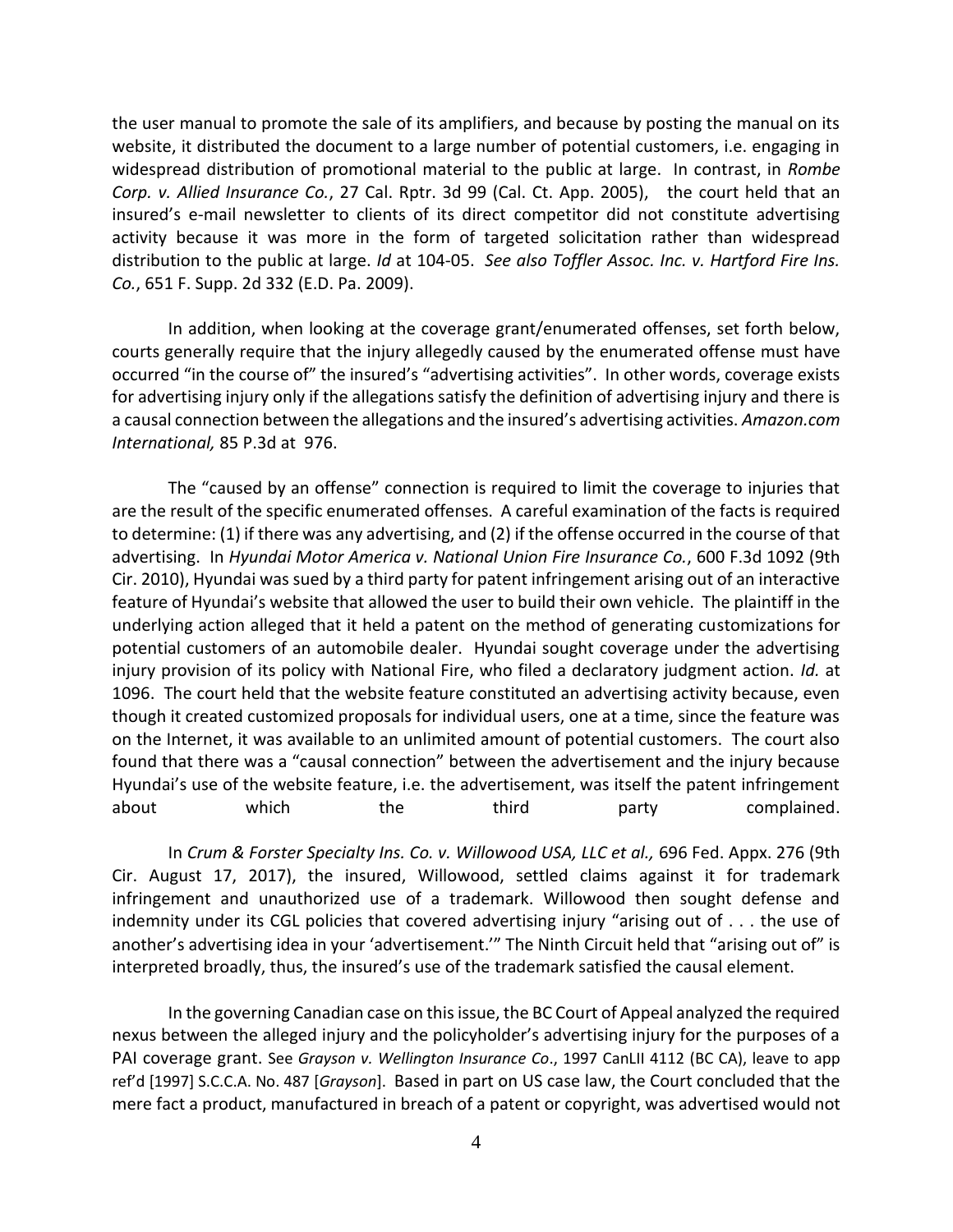necessarily bring the injury or infringement within the PAI coverage grant. *Ibid* at para 24. Instead, a sufficient causal link must be established by show the underlying plaintiff either alleged the plaintiff has suffered injury "as a result of" the policyholder's advertising activities or sought a remedy which would stop the policyholder's advertising activities from continuing. *Ibid*. Most recently affirmed by *Blue Mountain*, (BCCA) above at paras 40 (Confirming status as leading case on issue) and 53-54 (Applying *Grayson* causal link test). Careful attention must be given to the pleaded facts to determine whether such allegations or remedies are specifically raised or could be inferred. See *PrairieFyre Software Inc. v. St. Paul Fire and Marine Insurance Co.*, [2003] O.J. No. 3116 (SC) aff'd [2004] O.J. No. 2555 (CA) at para 24 (Concluding no duty to defend under "2000 policy" given no allegations supported direct causal link between the advertising and the offence alleged). See also *Halifax Insurance Co. of Canada v. Innopex Ltd*., [2004] O.J. No. 4178 (CA) at para 44 (Inferring trademark infringement occurred "in the course of" advertising for duty to defend purposes given allegations of infringement. Court concluded infringement occurs once policyholder promotes the products to customers, satisfying coverage grant).

# **C. Enumerated Offenses**

The modern CGL form defines person and advertising injury as follows:

"Personal and advertising injury" means injury, including consequential "bodily injury", arising out of one or more of the following offenses:

- **a.** False arrest, detention or imprisonment;
- **b.** Malicious prosecution;
- **c.** The wrongful eviction from, wrongful entry into, or invasion of the right of private occupancy of a room, dwelling or premises that a person occupies, committed by or on behalf of its owner, landlord or lessor;
- **d.** Oral or written publication, in any manner, of material that slanders or libels a person or organization or disparages a person's or organization's goods, products or services;
- **e.** Oral or written publication, in any manner, of material that violates a person's right of privacy;
- **f.** The use of another's advertising idea in your "advertisement"; or
- **g.** Infringing upon another's copyright, trade dress or slogan in your "advertisement".

The initial inquiry in the advertising injury coverage analysis is whether the complained-of act falls within one of the enumerated offenses covered by the applicable policy. If the policyholder's alleged actions do not fall within one of the described types of conduct, there is no coverage. Several of these offenses will be discussed below.

# **1. Disparagement**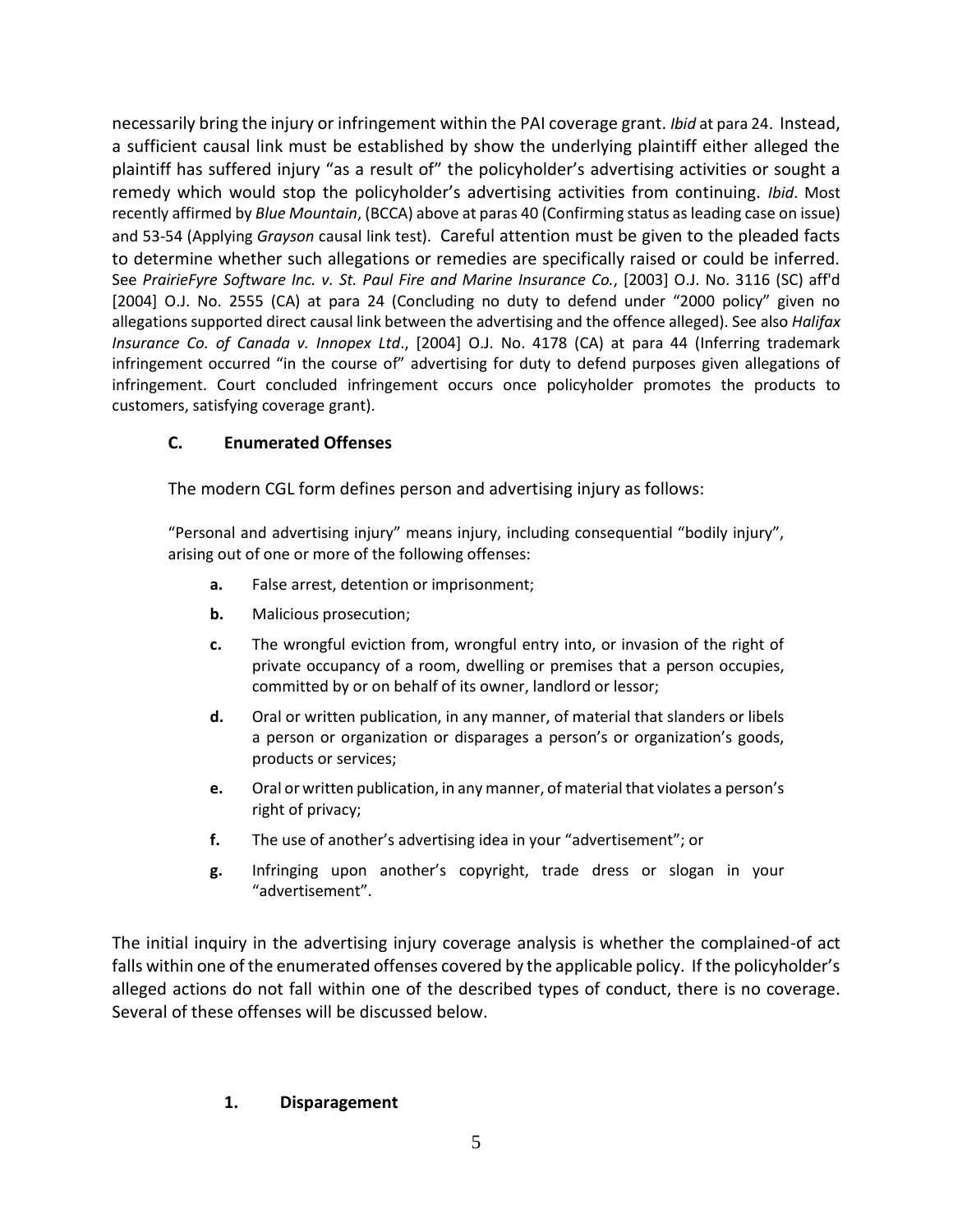One of the offenses that have seen many recent interpretive court decisions is coverage for liability arising from the publication of material that "disparages a person's or organization's goods, products or services." Thus, whether a claimant is asserting a claim of disparagement against an insured is the crux of the coverage issue.

On June 12, 2014, the California Supreme Court issued its decision in the closely watched case of *Hartford Casualty Insurance v. Swift Distribution, Inc.*, 59 Cal. 4th 277, 326 P.3d 253, 172 Cal. Rptr. 3d 653 (Jun. 12, 2014). The Court affirmed the Court of Appeals ruling that an insurer did not have a duty to defend its insured against allegations that it had infringed a competitor's trademark and patents by producing and selling a similar looking music equipment cart with a very similar name ("Multi-Cart" vs. "Ulti-Cart"). *Id*. The insured argued that there was a potential for covered damages, and hence a duty to defend, because the underlying complaint alleged facts supporting a claim of implied disparagement, and its general liability policy covered damages because of the publication of material that "disparages a person's or organization's goods, products or services." The Court found no potential for liability based on disparagement, either express or implied, reasoning that the insured was not alleged to have identified the competitor or its product, or to have "necessarily referred to and derogated" the claimant's product.

In ruling against the insured, the Court clarified the circumstances under which one may be found to have impliedly disparaged a competitor or its goods, products or services. The Court held that allegations that the insured had infringed a competitor's trademark and patents and engaged in unfair competition by producing and selling a similar looking music equipment cart with a very similar name ("Multi-Cart" vs. "Ulti-Cart") did not support a claim of disparagement. The court found no potential for liability based on disparagement, either express or implied, reasoning that the insured was not alleged to have identified the competitor or its product, or to have suggested that the insured's product was superior to that of the competitor. *Id*. In short, this decision was about the facts a plaintiff must allege to support a claim of disparagement. The case is highly relevant to insurance practitioners because many times IP and unfair competition lawsuits involve facts that suggest the possibility of disparagement

The Fifth Circuit in *Uretek USA, Inc. v Continental Casualty Co*., 701 Fed. Appx. 343 (5th Cir. July 28, 2017), overturned the trial court and afforded the insured coverage under its CGL policy. Uretek sued its competitor for patent infringement and the competitor asserted a counterclaim against Uretek claiming misrepresentation to customers regarding the competitors ability to work on various projects without infringing Uretek's patent. The Fifth Circuit focused its analysis on the definition of "disparage" and held that a statement about a competitor's ability or inability to take on work disparages that competitor and the services it offers.

#### **2. Unfair Competition**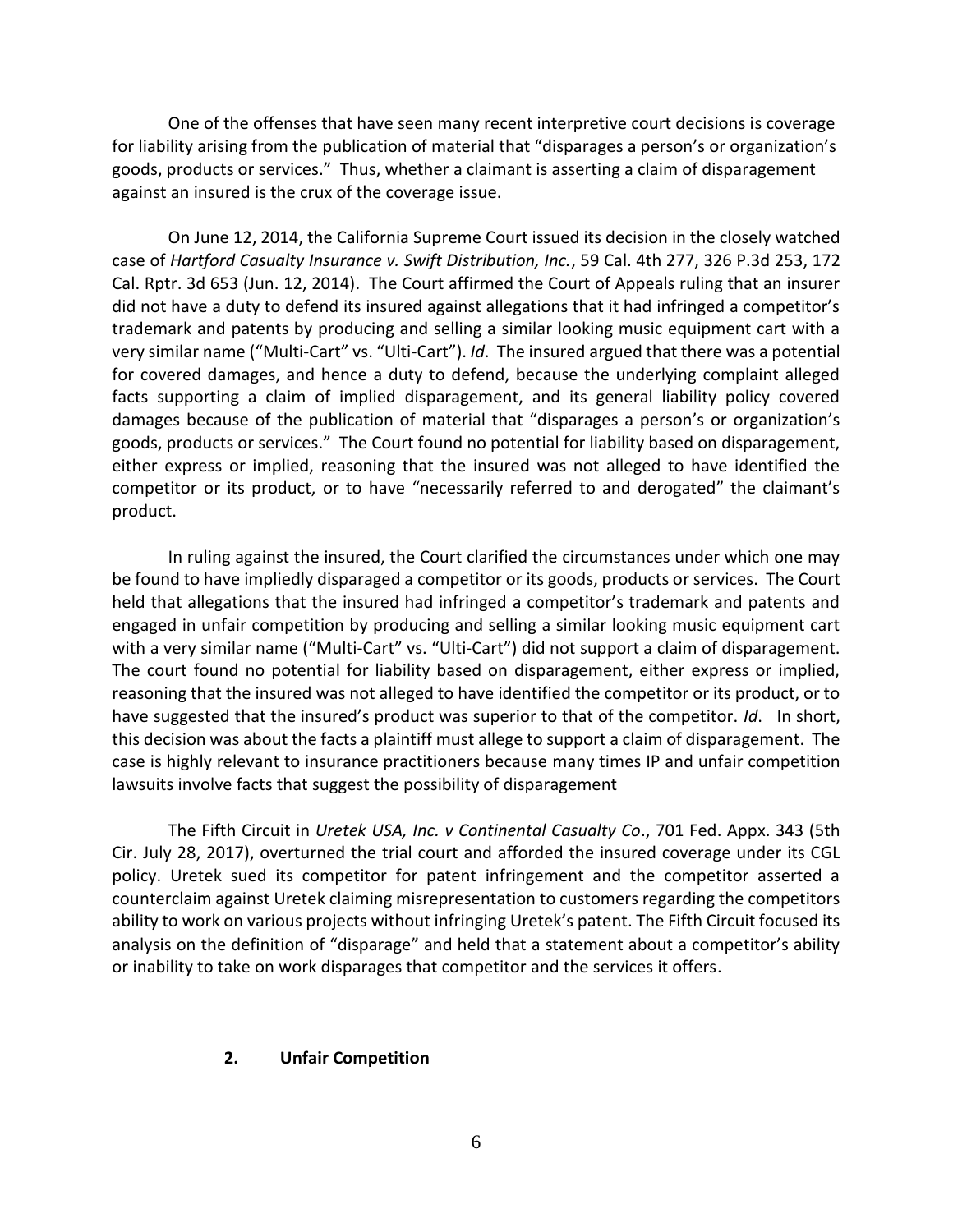The 1976 and 1981 advertising injury provisions expressly included coverage for "unfair competition." Coverage for "unfair competition" in these early provisions was intended to be limited to the common law tort of that name, which traditionally involved the "passing off" of one's product as that of another, and a few early opinions established corresponding boundaries on "unfair competition." For example, in, *Ruder & Finn v. Seaboard Surety Co*., 422 N.E.2d 518, 522, 52 N.Y. 2d 663 (1981), cited in *Granite State v. Aamco*, 57 F.3d 316, 320 (3d Cir. 1995), held that, viewed most broadly, "the primary concern in unfair competition is the protection of a business from another's misappropriation of the business' organization or its expenditure of labor, skill and money."

Some courts adopted a more restrictive meaning of the term, holding that unfair competition includes only the common law tort of "passing off." *See, e.g., Smartfood Inc. v. Northbrook Prop. and Cas. Co.,* 35 Mass.App.Ct. 239, 618 N.E.2d 1365 (Mass.App.Ct. 1993) (unfair competition did not cover breach of contract action because at common law it means passing off and policy does not refer to unfair business practice statute); *Sachs v. Industrial Indem. Ins. Co.*, 1993 WL 93562 (C.D. Cal. 1993) (objectively reasonable person would understand "unfair competition" to mean passing off)

Unfair competition is not included in the more modern versions of the CGL policy. Nevertheless, claims of unfair competition are frequently asserted in relation to other IP-specific claims, thus it becomes important to define the context and parameters of such a claim to then determine whether it may fit within an enumerated offense under the policy.

In many states, a claim for unfair competition is now codified. For example, in California, there is a statutory claims for Unfair Competition in Violation of Cal. Bus. & Prof. Code § 17200, which defines unfair competition as "any unlawful, unfair or fraudulent business act or practice and unfair, deceptive, untrue or misleading advertising and any act prohibited by Chapter 1 (commencing with Section 17500) of Part 3 of Division 7 of the Business and Professions Code." Cal Bus & Prof Code § 17200. This claim could allege "personal and advertising injury" under Cal. Bus. & Prof. Code § 17200 by asserting that an insured committed unlawful, unfair, and fraudulent business practices, and engaged in unfair, deceptive, untrue, or misleading advertising. In other words, such a cause of action could fall within the definition of "personal and advertising injury" that includes "written publication, in any manner, of material that slanders or libels a person or organization or disparages a person's or organization's good, products or services."

As with some US jurisdictions, Canadian common law claims alleging unfair business practices were largely limited to the tort of "passing off". *See 599960 Ontario Inc. v. Taylor Steel Inc*., 2000 CanLII 22664 (ONSC) at para 19 ("Passing off is a form of misrepresentation by a trader concerning another trader's business and made to customers of that other trade to lure those customers into falsely believing they are trading with their former trader"). The tort of passing off is one of the oldest remedies in the realm of unfair competition, and stands distinct from a statutory action. *Sharp Electronics of Canada Ltd. v. Continental Electronic Info. Inc*., 1988 CanLII 3340 (BC SC) [*Sharp Electronics*].The Supreme Court of Canada discussed the history of the tort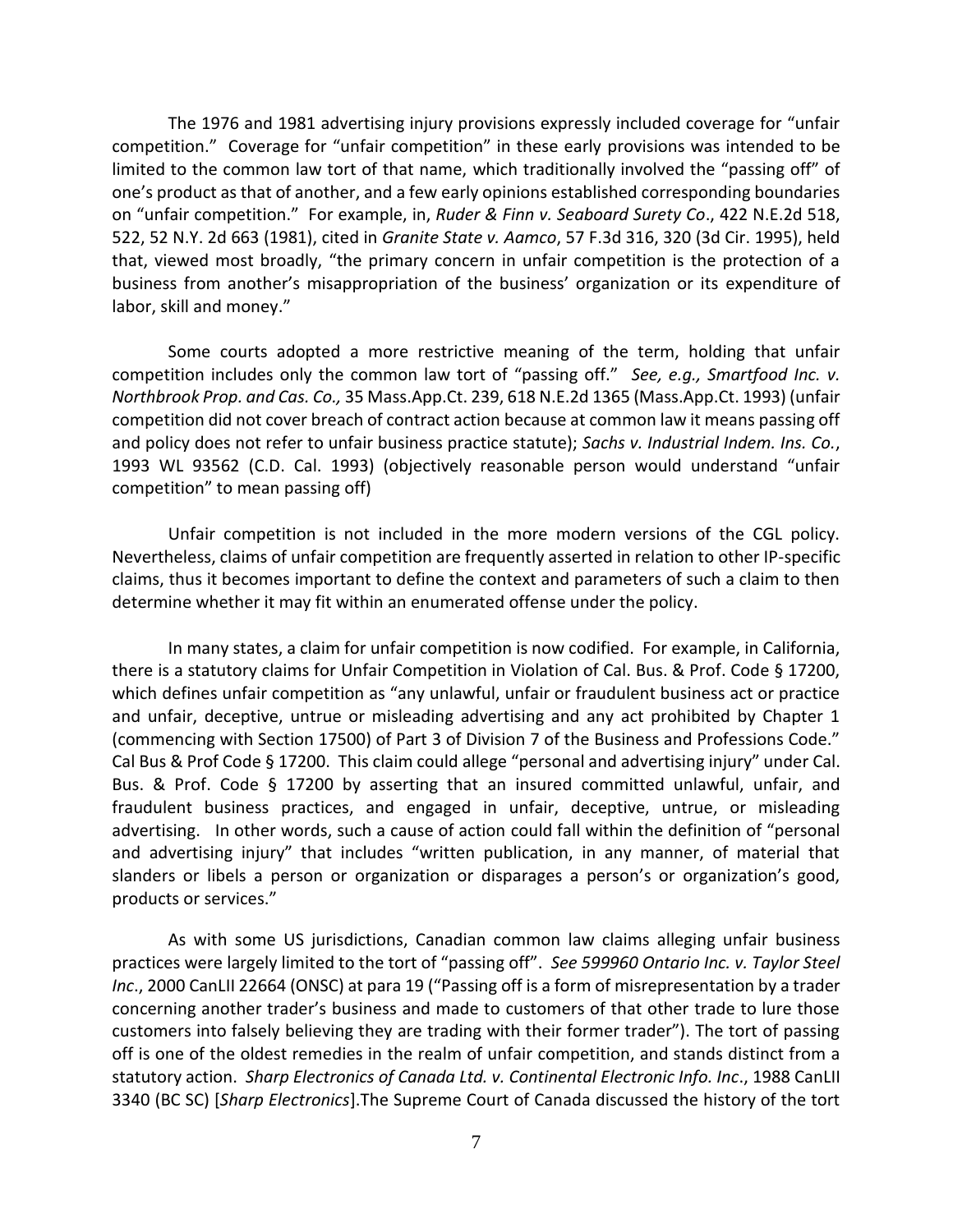of "passing off" and its development in Canadian law in the decision of *Kirkbi AG v. Ritvik Holdings Inc*., 2005 SCC 65. stating:

This tort has a long history. At a very early point in its development, the common law became concerned with the honesty and fairness of competition. For that reason, it sought to ensure that buyers knew what they were purchasing and from whom. It also sought to protect the interest of traders in their names and reputation. As far back as the 17th century, the courts started to intervene. Actions based at first on some form of deceit were allowed. The modern doctrine of passing off was built on these foundations and became a part of Canadian law. Its principles now inform both statute law and common law.

*Ibid* at para 63. Courts have acknowledged the tort has expanded "to take into account the changing commercial realities in the present-day community". *Atkinson & Yates Boatbuilders Ltd. v. Hanlon*, 2003 NLSCTD 113 (CanLII) at paras 75-76. See also *Sharp Electronics*, (BCSC). This area has now expanded such that it no longer addresses solely one trader deceitfully selling its goods as those of another, but now encompasses protecting the community from the consequential damage of unfair competition or unfair trading. *Sharp Electronics*, (BCSC) above at para 9.

An examination of the development of the common law of "unfair competition" in Canada indicates the sphere of business torts have grown over time, and with this the purpose for the court's involvement has shifted as well. The number of business torts has increased, thereby increasing the number of practices that may constitute "unfair competition". In addition, where the focus of the tort was at one time protecting competitors, it now seems to be protecting the consuming public at large. As stated by one Ontario trial court, "in recent years, Ontario tort law has become a major factor when examining the affairs of the free market place." *Bass Clef Entertainments Ltd. v. Hob Concerts Canada Ltd*., 2007 CanLII 17186 (ON SC) at para 62 [*Bass Clef*].

# **3. Canadian Business Torts and PAI Coverage**

There is a group of torts in Canada, referred to as economic or business torts, dealing with the intentional interference with economic interests. The business torts can be divided into two categories. Firstly, those dealing with deceptive market practices such as deceit, injurious falsehood, passing-off, and misappropriation of personality. *Ibid* at para 118 (Citing chapter 4 of The Law of Torts, Phillip Osborne, 2<sup>nd</sup> ed., Irwin Law: 2003). Traditionally these practices have been recognized by the Canadian common law as being wrongful and requiring some form of action. However, there has also been the development of an "amorphous group that deals with improper market practices". *Ibid*. This group includes conspiracy, intimidation, inducement to breach a contract, and a general tort of intentional interference with economic interest by unlawful means. These torts focus on the illegitimacy of combined coercion, competition by unlawful means, and the deliberate interference with contractual rights. *Ibid*.

In addition to the common law business tort, an unfair competition claim can be brought in Canada pursuant to the federally enacted *Competition Act*. R.S.C., 1985, c. C-34, as amended [*Act*]. Part VI of the *Act* ("Offences in Relation to Competition") lists and prohibits certain anti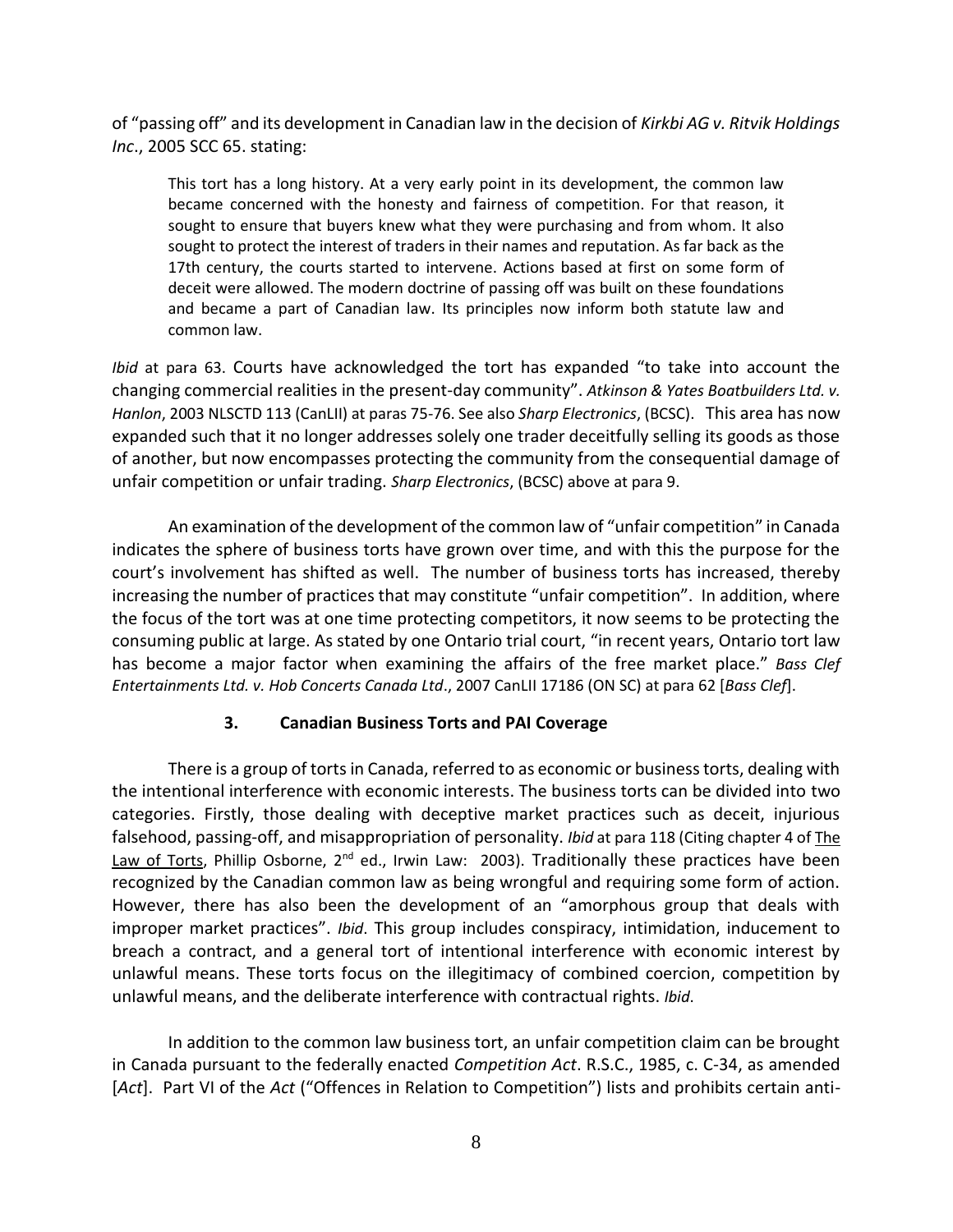competitive conduct harming competitors and/or consumers, such as misleading advertising (s. 52). See generally the unfair competitive practices at *ibid*, ss. 45-62. The *Act* provides a statutory cause of cause of action (s. 36), allowing "any person" suffering loss or damage "as a result of" conduct contrary to a Part VI provision to sue for damages.

The recent *Blue Mountain Log Sales Ltd. v. Lloyd's Underwriters,* 2019 BCCA 240 [*Blue Mountain*]. BC Court of Appeal decision involved a CGL "advertising liability" claim for unfair competition. In the underlying US action, the plaintiffs sued for the misappropriation of trade secrets and unfair competition with respect to the policyholders' manufacturing of a fire retardant product. The underlying plaintiffs eventually amended their pleading to only include one cause of action: misappropriation of trade secrets and confidential information in breach of the Washington *Uniform Trade Secrets Act*. Chapter 19.108 RCW. The BC Court of Appeal, agreeing with the trial judge's decision, concluded the pleading alleged a claim for unfair competition within the PAI coverage grant based on the *UTSA* cause of action. See *Blue Mountain*, (BCCA) above at para 59 (Concluding trial judge entitled to rely on Washington law expert witness evidence that while *UTSU* displaced common law unfair competition tort, statutory claim for misappropriation of trade secrets was codified species of unfair competition). The Court of Appeal concluded the trial judge made no error in analysis, noting the CGL definitions of "advertising liability" and "advertising injury" were broad and referred to forms of conduct rather than "technical elements or legal labels that may apply to particular causes of actions in particular jurisdictions." *Ibid*.

### **D. Damages**

Because general liability policies only insure against damages that the insured becomes legally obligated to pay, courts have also carefully examined the complaint to determine whether the requested monetary relief is "damages." Because the intellectual property subject matter tends to give rise to claims for injunctive relief, some cases may not be covered for the lack of a covered damage claim. Although it seems unlikely that there would not be a prayer for damages, in at least one case coverage was denied for this reason. *Feed Store v. Reliance Ins. Co.*, 774 S.W.2d 73 (Tex. App. 1989).

Additionally, claims under state unfair trade practices acts brought by attorney general typically do not request damages. In *Bank of the West v. Superior Court*, 2 Cal.4th 1254 (1992), the statute allowed for restitution, not actual damages. The court, again referring to the common law tort of "passing off," found that actual damages were an element of that tort, therefore the relief requested by the consumers was not within the coverage. Similarly, courts reviewing cases brought by state agencies under such acts have found that there is no coverage for the statutory damage awards. *Seaboard Sur. Co. v. Ralph Williams' Northwest Chrysler Plymouth, Inc.*, 81 Wash.2d 740, 742-3, 504 P.2d 1139 (1973) (Attorney General's action for injunction under RCW 19.86.080 is not one for unfair trade practice because the State is not seeking "damages" and there is no allegation of harm to a competitor).

In *American Employers Insurance Co. v. DeLorme Publishing Co., Inc.*, 39 F.Supp.2d 64 (D. Me. 1999), the underlying complaint sought a permanent injunction, an equitable accounting by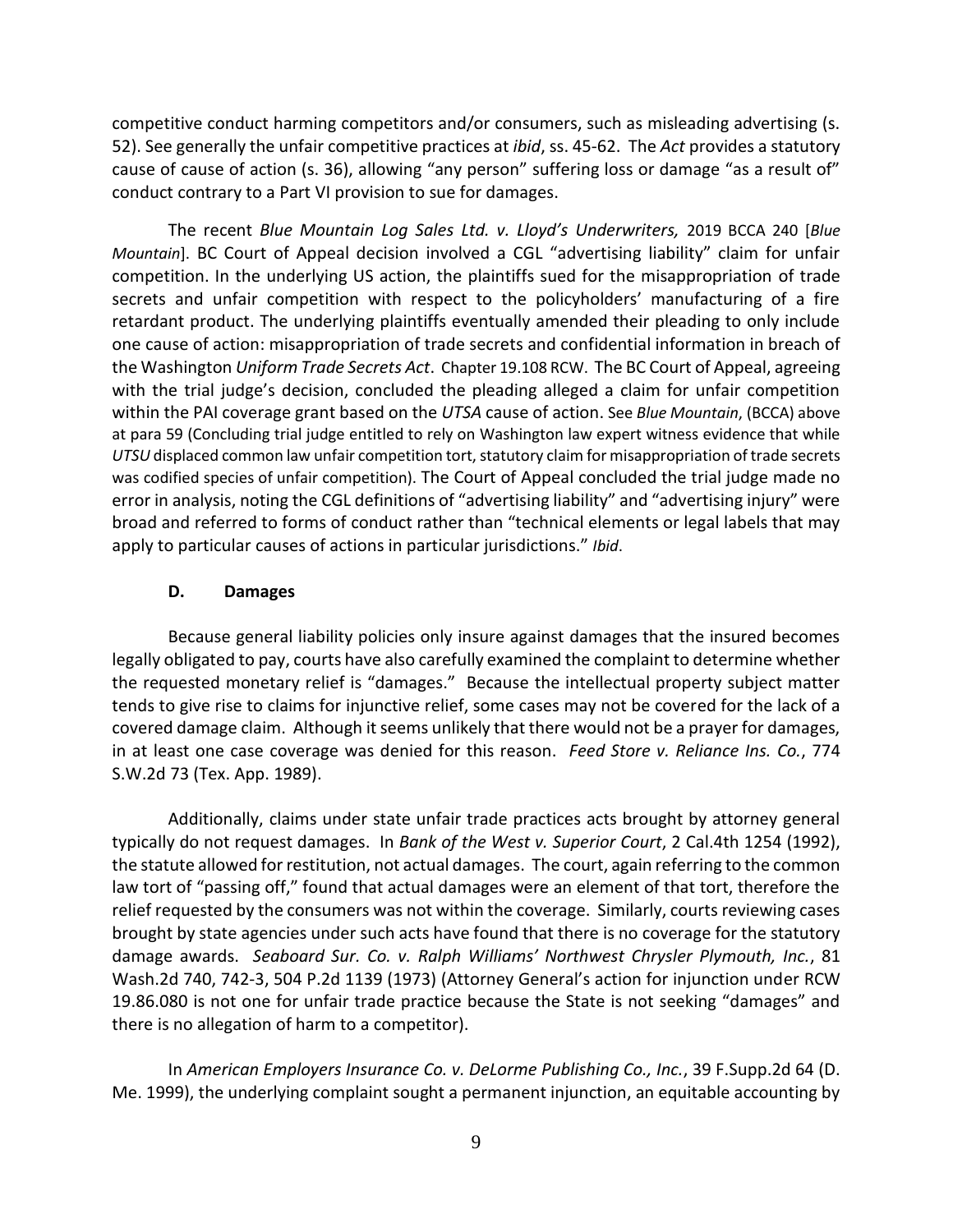the insured of all its profits, advantages obtained by its sale of the alleged infringing item, costs and attorneys' fees, and contained a general request for "other and further relief as the Court deems just and proper." The court rejected the insurer's argument that it had no duty to defend because the underlying complaint did not seek money damages. Adopting the reasoning of the Eleventh Circuit's decision in *Limelight Productions, Inc. v. Limelite Studios, Inc.,* the court held that the Lanham Act allows recovery of ill-gotten profits as a form of damages because of the unavailability of proof in such cases. The court further reasoned that because the underlying complaint did not seek compensation for lost sales, it was possible that the accounting for lost profits would equal compensation for lost sales.

The court also held that the underlying complaint sought "damages" because of the general request for "other and further relief as the Court deems just and proper." As the Lanham Act permits recovery of compensatory damages, if the claimant proved it was entitled to equitable relief, it also could have received money damages. Therefore, the court held that a request for an accounting of lost profits under the Lanham Act is a request for damages. Ultimately, however, the court held that there was no duty to defend based on an exclusion to coverage.

In the Canadian decision of *Mead Johnson Canada v. Ross Pediatrics*, [1996] O.J. No. 3869 (Gen. Div.), the court states that although the *Competition Act* remedy for unfair competition appears to have been limited to damages, recent decisions by the Supreme Court of Canada call for a broader application of the injunctive power of courts in such cases. *Ibid* at para 30.

## **E. Exclusions**

Some of the typical PAI coverage exclusions include the following:

#### **2. Exclusions**

This insurance does not apply to:

**a.** "Personal and advertising injury":

#### **(1) Knowing Violation Of Rights Of Another**

Caused by or at the direction of the insured with the knowledge that the act would violate the rights of another and would inflict "personal and advertising injury".

#### **(2) Material Published With Knowledge Of Falsity**

Arising out of oral or written publication, in any manner, of material, if done by or at the direction of the insured with knowledge of its falsity.

#### **(3) Material Published Prior To Policy Period**

Arising out of oral or written publication, in any manner, of material whose first publication took place before the beginning of the policy period.

\*\*\*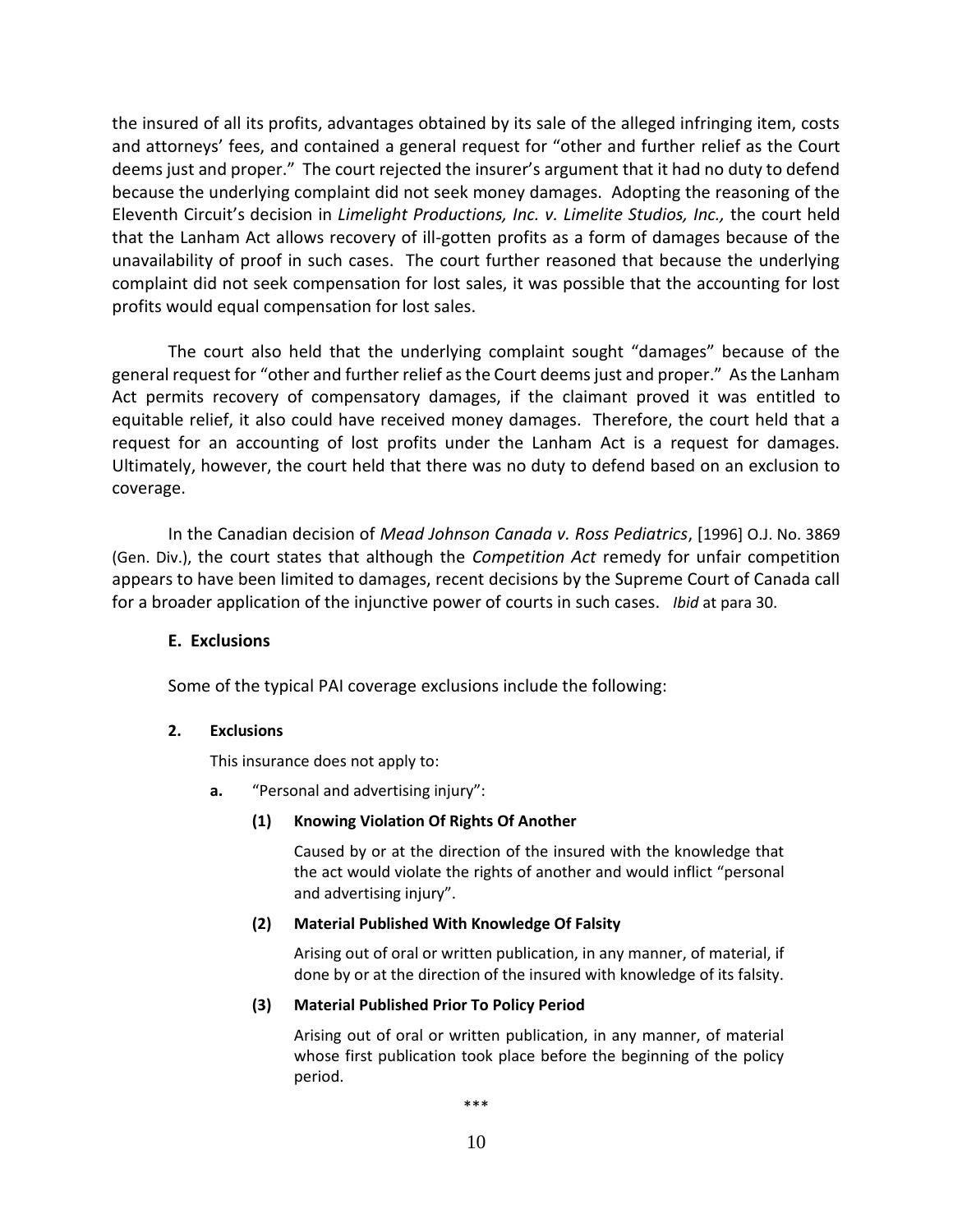#### **(7) Quality Or Performance Of Goods – Failure To Conform To Statements Material Published Prior To Policy Period**

Arising out of the failure of goods, products or services to conform with any statement of quality or performance made in your "advertisement".

#### **(8) Wrong Description Of Prices**

Arising out of the wrong description of the price of goods, products or services stated in your "advertisement".

\*\*\*

#### **(10) Insureds In Media And Internet Type Businesses**

Committed by an insured whose business is:

- **(a)** Advertising, broadcasting, publishing or telecasting;
- **(b)** Designing or determining content of web sites for others; or
- **(c)** An Internet search, access, content or service provider.

However, this exclusion does not apply to Paragraphs **14.a., b.** and **c.** of "personal and advertising injury" under the Definitions section.

For the purposes of this exclusion, the placing of frames, borders or links, or advertising, for you or others anywhere on the Internet, is not by itself, considered the business of advertising, broadcasting, publishing or telecasting.

#### **(11) Electronic Chatrooms Or Bulletin Boards**

Arising out of an electronic chatroom or bulletin board the insured hosts, owns, or over which the insured exercises control.

#### **(12) Unauthorized Use Of Another's Name Or Product**

Arising out of the unauthorized use of another's name or product in your e-mail address, domain name or metatag, or any other similar tactics to mislead another's potential customers.

\* \* \*

In advertising injury disputes, courts generally adhere to the maxim that exclusions should be interpreted narrowly so that coverage is not unduly restricted. *See, e.g., Harleysville Mut. Ins. Co. v. Buzz Off Insect Shield, L.L.C.,* 692 S.E.2d 605, 612 (N.C. 2010) ("[W]e strictly construe against an insurance company those provisions excluding coverage under an insurance policy."); *JAR Laboratories LLC v. Great Am. E&S Ins. Co*., No. 12 C 7134, 2013 WL 1966386, at \*7 (N.D. Ill. May 10, 2013)("[P]rovisions limiting or excluding coverage 'are . . . construed liberally in favor of the insured and against the insurer.'"); We*stfield Ins. Co. v. Robinson Outdoors, In*c., 700 F.3d 1172, 1175 (8th Cir. 2012) ("Insurance contract exclusions are construed strictly . . . and narrowly against the insurer."); B*ridge Metal Indus., L.L.C. v. Travelers Indem. Co*., 812 F. Supp. 2d 527, 542-43 (S.D.N.Y. 2011) ("An insurer must establish that the exclusion is stated in clear and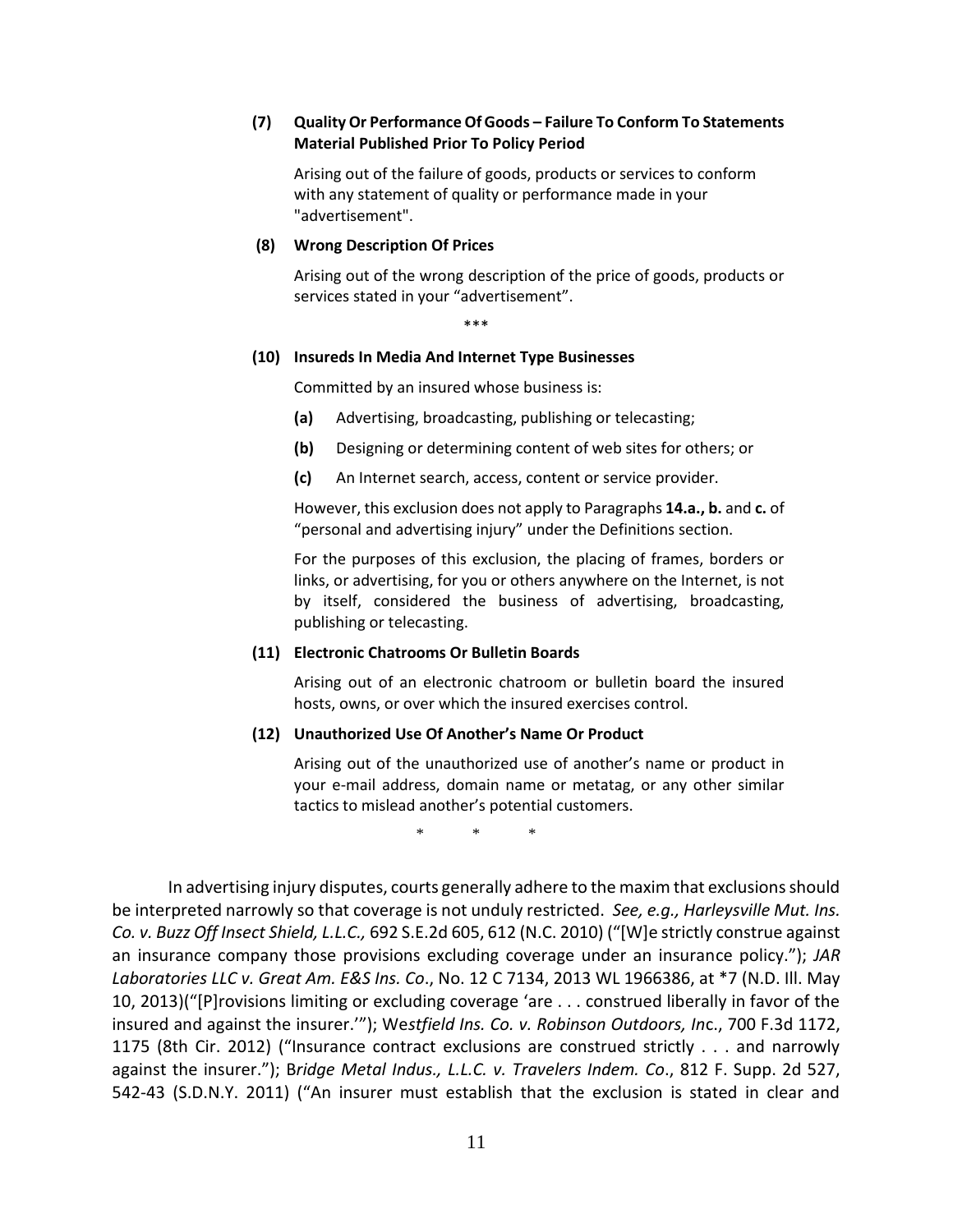unmistakable language, is subject to no other reasonable interpretation, and applies in the particular case.");

# **1. Knowing Violation of Another's Rights**

California law is clear that this exclusion does not apply merely to "unproved and disputed allegations" and therefore even though this exclusion may affect a carrier's liability for indemnification, it does not affect a carrier's duty to defend. *KM Strategic Mgmt., LLC v. Am. Cas. Co. of Reading, PA*, 156 F. Supp. 3d 1154, 1170 (C.D. Cal. 2015). The *KM Strategic* court explained that even though intentional conduct is alleged, there is "usually at least a possibility of coverage because…the insured's conduct may be shown to have been merely reckless or negligent." 156 F. Supp. 3d at 1170; see *Mesa Underwriters Specialty Ins. Co. v. Blackboard Ins. Specialty Co*., 400 F. Supp. 3d 928, 941–42 (N.D. Cal. 2019) (relying in part on KM Strategic to hold that the knowingviolation exclusion did not preclude coverage for allegedly intentional habitability issues that could have arisen from negligent conduct)

# **2. Failure to Conform**

Coverage B's Personal and Advertising Injury Liability coverage for injury arising out of a publication that libels a person or disparages a person's or organization's goods, products or services is intended to address the insured's statements about another person or entity or its goods or services. This intent is reinforced by the "Quality or Performance of Goods – Failure to Conform to Statements" exclusion, commonly referred to as the Failure to Conform exclusion.

At its most basic level, the Failure to Conform exclusion "envisions a scenario in which the plaintiff shows that the insured's product is, in reality, something different from what the insured has advertised. . . . Thus, the exclusion removes from coverage 'personal and advertising injury' proximately caused by a false statement an insured has made about its own product." *See Harleysville Mut. Ins. Co. v. Buzz Off Insect Shield, L.L.C.*, 692 S.E.2d 605, 613 (N.C. 2010).

Some courts analyzing whether the Failure to Conform exclusion applies to a particular claim have addressed whether the exclusion applies only to false advertising claims asserted by consumers of the insured's goods, products or services or whether the exclusion also applies to claims asserted by the insured's competitors. *See, e.g., Harleysville Mut. Ins. Co. v. Buzz Off Insect Shield, Inc., 692 S.E.2d 605, 609 (N.C. 2010); Skylink Techs., Inc. v. Assurance Co. of America*, 400 F.3d 982, 983 (7th Cir. 2005); *Dollar Phone Corp. v. St. Paul Fire and Marine Ins. Co.*, 514 Fed. Appx. 21, 22 (2d Cir. 2013); *Jarrow Formulas, Inc. v. Steadfast Ins. Co.*, No. 2:10-CV-810-JST, 2011 WL 1399805, at \*5 (C.D. Cal. April 12, 2011); *Superformance Int'l Inc. v. Hartford Cas. Ins. Co.*, 203 F. Supp. 2d 587, 589-90 (E.D. Va. 2002).

The "Failure to Conform" exclusion usually applies when there is a claim alleging that the insured engaged in false advertising by making false statements about the quality of its own goods or services. *See Westfield Ins. Co. v. Robinson Outdoors, Inc.*, 700 F.3d 1172, 1175 (8th Cir. 2012). However, the insured's statements that expressly disparage another company's goods,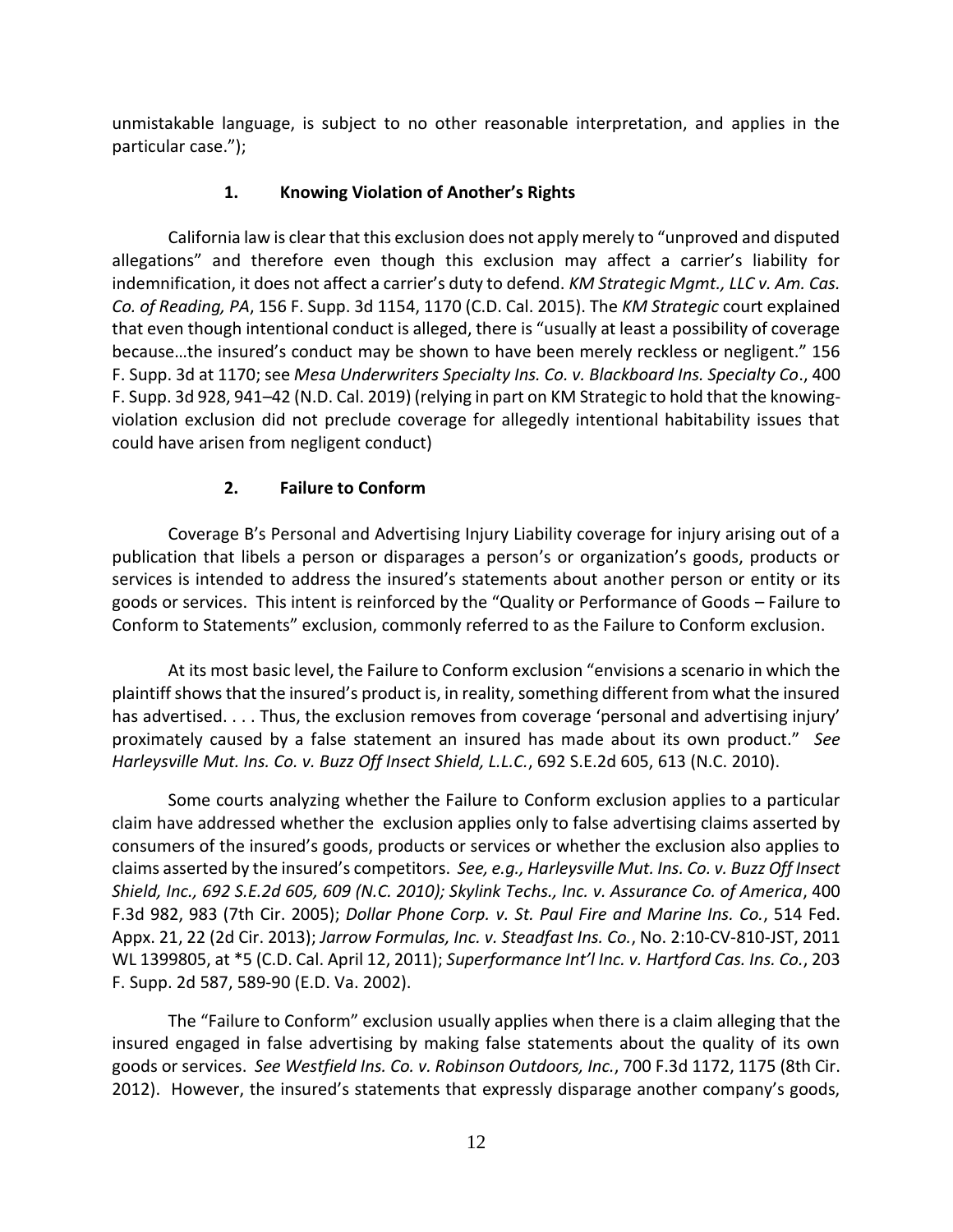products or services do not fall within the exclusion. *See Dollar Phone*, 2012 WL 1077448, at \*10 (finding claim for injury caused by alleged misrepresentations about the insured's products was "precisely the type of harm contemplated by the plain language of the non-conformity exclusion"); *PCB Piezotronics, Inc. v. Kistler Instrument Corp.*, No. 96-CV-0512E(F), 1997 WL 800874, at \*3 (W.D.N.Y. Dec. 31, 1997) (excluding coverage for claims that insured misrepresented the nature, characteristics and qualities of its own products). It is less clear when the claim alleges that the insured's statements about its own products or service indirectly disparage the claimant's good or services by implication.

A typical fact pattern in an implied disparagement claim is that the insured's statements about the superior qualities or characteristics of its own product implicitly disparage the claimant's product by making a false comparison. Examples are statements that the insured's product is "the first" or "only" product on the market with a certain characteristic or that the insured's product is "superior to" or "more powerful" or "more advanced" than other products. *See Tria Beauty, Inc. v. Nat'l Fire Ins. Co. of Hartford*, No. C 12-05465 WHA, 2013 WL 2181649, at \*3 (N.D. Cal. May 20, 2013); *E. Piphany, Inc. v. St. Paul Fire & Marine Ins. Co.*, 590 F. Supp. 2d 1244, 1253 (N.D. Cal. 2008). Some courts have held that the Failure to Conform exclusion does not apply to implied disparagement claims due to the fact that the claimant's injury does not arise from statements about the insured's own product or that the insured's product does not live up to the advertised qualities. Rather, the injury arises from the negative perception of the claimant's product or service created by implication regardless of the truth or falsity of the statement about the insured's products. *See Tria Beauty, 2013 WL 2181649,* at \*4-\*6; *JAR Laboratories, LLC v. Great Am. E&S Ins. Co.*, No. 12 C 7134, 2013 WL 1966386, at \*5 (N.D. Ill. May 10, 2013) (noting insured's statements that did not refer to claimant by name were clearly directed at the claimant's product and made false comparison between the insured's product and plaintiff's product).

However, in other cases, courts have held that claims of implied disparagement are excluded by the Failure to Conform exclusion. For example, in *Dollar Phone Corp.,* the plaintiff claimed that the insured falsely advertised its phone card product by making false statements about the number of minutes the insured's card provided. The court held that the Failure to Conform exclusion applied because "the failure of [the insured's] products to perform as promised is the entire basis of . . . the plaintiff's alleged injuries [and] the harm to . . . the plaintiff's reputation is premised entirely on the inaccuracy of [the insured's] promises as to the number of minutes their [phone] cards provide." *Dollar Phone Corp. v. St. Paul Fire and Marine Ins. Co.*, No. cv-09-1640, 2012 WL 1077448 at \*10 (E.D.N.Y. Mar. 9, 2012), *aff'd* 514 Fed. Appx. 21, 22 (2d Cir. 2013). Although the insured argued that the alleged false statements about the insured's product created a false impression that the plaintiff's products were inferior, the court held that this implied disparagement did not negate the exclusion.

The case of *Harleysville Mutual Ins. Co. v. Buzz Off Insect Shield, L.L.C.*, 692 S.E.2d 605 (N.C. 2010), provides another example of a court rejecting an implied disparagement claim. In this case, the North Carolina Supreme Court rejected the insured's attempt to avoid the Failure to Conform exclusion by characterizing allegations of the underlying claim to include false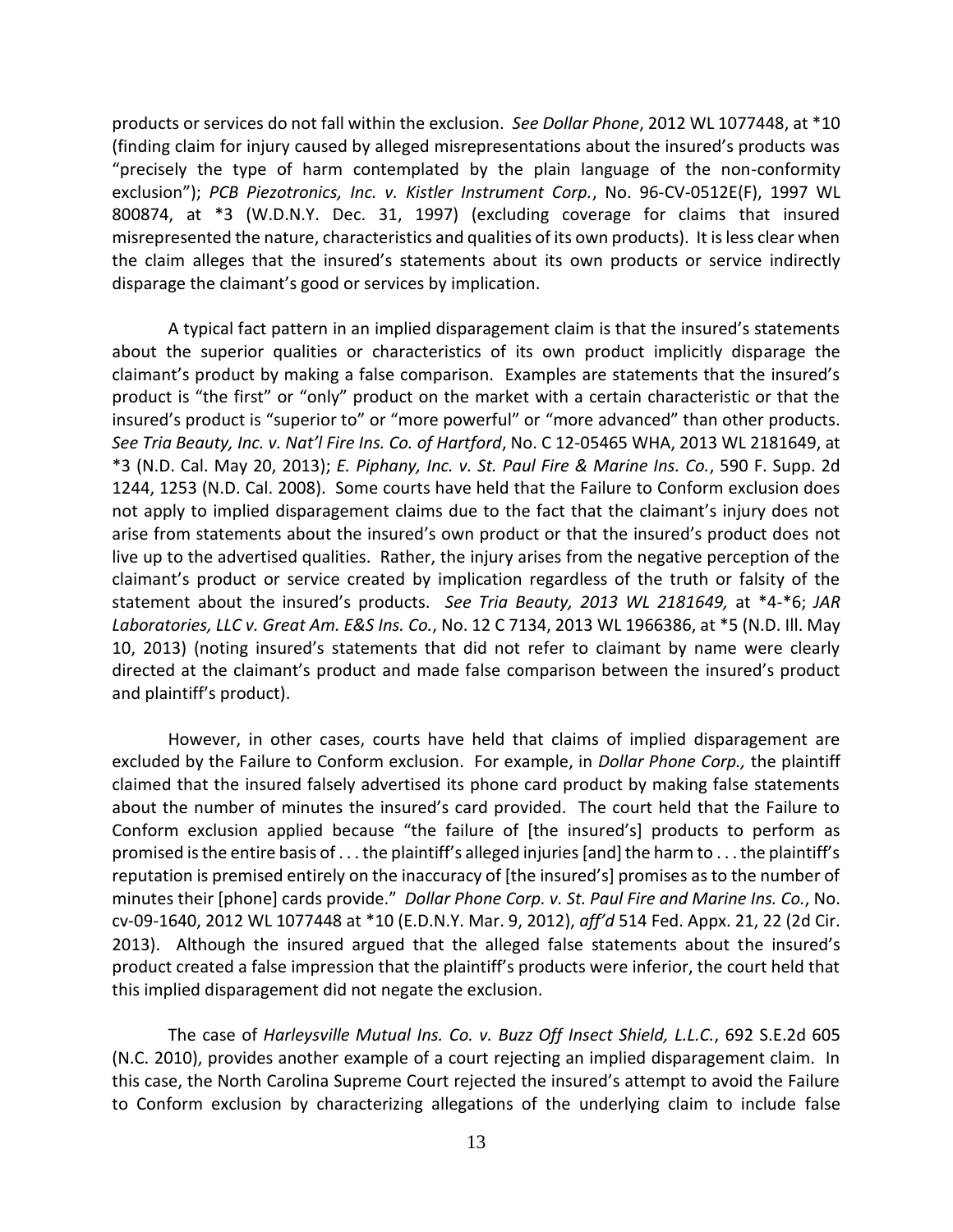statements concerning the plaintiff's products. The insured sold clothing with insect repellant incorporated into the fabric. The insured was sued by S.C. Johnson & Son, Inc. ("SCJ"), which sold topical insect repellants. The court evaluated each of the allegations in the underlying claim that the insured contended rendered the exclusion inapplicable.

First, the court addressed statements that the insured's product was "superior in performance to topical insect repellants, such as those containing DEET." The court stated that "the comparison is alleged to be false not because [the insured] made representations that SCJ's products were ineffective, but because [the insured] made allegedly false claims that their products worked as well, if not better than, SCJ's products . . . [a]s such, the alleged falsity of the advertisements arises from the failure of the [insureds'] products to actually perform as well as [the insureds] claim they perform." Next, the court addressed the insured's advertising statements that topical insect repellents were "messy," "nasty" and "a hassle." The court observed that although these statements implied that SCJ's products were a nuisance, SCJ did not allege that these descriptions of its products were false. The court also stated that these statements were opinions that likely were not actionable as a source of injury in the plaintiff's claim. Finally, the court rejected an implied disparagement claim based on the insured's statements that its products were naturally derived. The court concluded that "while SCJ did allege that [the insured's] advertisements portrayed SCJ's products in a negative light, the alleged falsity of that portrayal lies solely in the alleged failure of [the insured's] products to be of the quality and as effective as [the insured] claimed." *Harleysville Mut. Ins. Co. v. Buzz Off Insect Shield, Inc.*, 692 S.E. 2d 605, 621-22 (N.C. 2010). For these reasons, the Failure to Conform exclusion negated coverage.

# **3. Insureds in Media and Internet Type Businesses**

The Policy's Insureds In Media And Internet Type Businesses exclusion specifically precludes coverage for "'personal and advertising injury' committed by an insured whose business is: (1) Advertising, broadcasting, publishing or telecasting; (2) Designing or determining content of web sites for others; or (3) An Internet search, access, content or service provider." At least one court has held that this exclusion applied to Dish Network ("Dish"), where the carrier sought a declaration from the court that it was not obligated to defend Dish in an underlying case for alleged TCPA violations. *Ace Am. Ins. Co. v. Dish Network, LLC*, 173 F. Supp. 3d 1128, 1130 (D. Colo. 2016). The court explained that the exclusion applied to DISH because "the terms 'broadcasting' and 'telecasting' undoubtedly encompass Dish's transmissions." *Dish Network,* 173 F. Supp. 3d at 1138.

## **4. Unauthorized Use**

The CGL policy's Unauthorized Use Of Another's Name Or Product exclusion specifically precludes coverage for "'personal and advertising injury' arising out of the unauthorized use of another's name or product in your e-mail address, domain name or metatag, or any other similar tactics to mislead another's potential customers."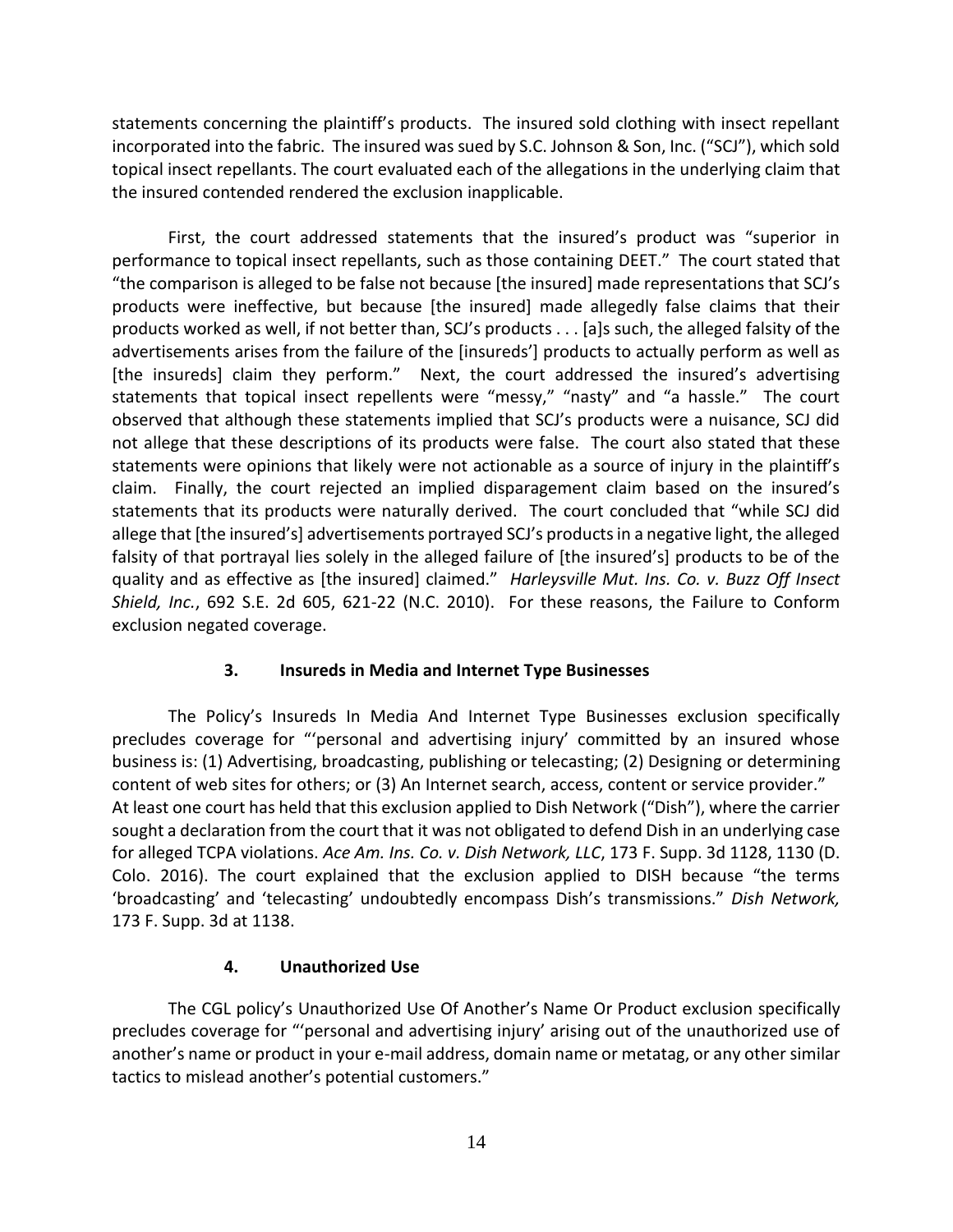In a California Court of Appeal case, the court analyzed an insured's appeal from an order sustaining, without leave to amend, the carrier's demurrer for breach of contract and breach of the implied covenant of good faith and fair dealing for the carrier's alleged failure to defend the insured in an underlying complaint for various breaches of a music recording agreement, including the alleged wrongful use of the artist's domain name after expiration of the agreement. *The Oglio Entm't Grp., Inc. v. The Hartford Cas. Ins. Co.*, 200 Cal. App. 4th 573, 575–78 (2011). In holding that the carrier had no duty to defend, the lower court explained that the underlying complaint did not plead facts alleging advertising injury which created a potential for coverage under the policy because, in part, the unauthorized use exclusion applied to preclude coverage for "any advertising injury '[a]rising out of the unauthorized use of another's name or product in your e-mail address, domain name or metatag, or any other similar tactics to mislead another's potential customers.'" *Oglio*, 200 Cal. App. 4th at 580; 583. On appeal, the insured argued the carrier owed a duty to defend based on a number of allegations, but it did not argue that the trial court erred in concluding that the unauthorized use exclusion applied and that there was no duty to defend based on allegations that the insured continued to use the domain name of another to market itself. *Oglio* at 581 n.4. The court of appeal affirmed the lower court's ruling that the carrier owed no duty to defend based on any allegation in the underlying complaint. *Id.* at 586.

In another California case, the court affirmed the lower court's order granting the carrier's motion for summary judgment on the basis that the unauthorized use exclusion unambiguously precluded coverage for allegations that "CollegeSource used AcademyOne's domain name in its own domain name in a way likely to cause confusion in the marketplace." *CollegeSource, Inc. v. Travelers Indem. Co.*, 507 F. App'x 718, 719–20 (9th Cir. 2013). In so holding, the court explained that the allegations fall within the unauthorized use exclusion because the only reasonable reading of the allegations "is that it claims injury from an activity that (1) is 'similar to' the unauthorized use of another's name or product in one's domain name, and (2) would mislead customers." *CollegeSource*, 507 F. App'x at 719–20.

# **5. Infringement of copyright, patent, trademark or trade secret**

Many policies recently issued contain some form of exclusion for certain intellectual property claims. For example, one common exclusion is for injury arising out of infringement of "trademark, trade name, service mark or other designation of origin or authenticity." In *Superperformance International, Inc. v. Hartford Casualty Insurance Co.,* 332 F.3d 215 (4th Cir. 2003), the Fourth Circuit held that this exclusion applied to all trademark infringement claims. In *Native American Arts, Inc. v. Hartford Casualty Insurance Co*., 2004 WL 2065065 (N.D. Ill. Sept. 10, 2004), aff'd, 435 F.3d 729 (7th Cir. 2006), the court held that this exclusion was not restricted to just trademark infringement claims, finding that this exclusion barred coverage for claims of false representation in violation of the Indian Arts and Crafts Act of 1990. However, in *Specific Impulse, Inc. v. Hartford Casualty Insurance Co*., 2002 WL 32052699 (N.D. Cal. Sept. 17, 2002), a California federal court ruled that this exclusion did not apply to copyright infringement claims.

In *Lemko Corp. v. Federal Insurance Co.*, 70 F. Supp. 3d 905 (N.D. Ill. 2014), the policyholder sought coverage under its professional liability policy for alleged theft of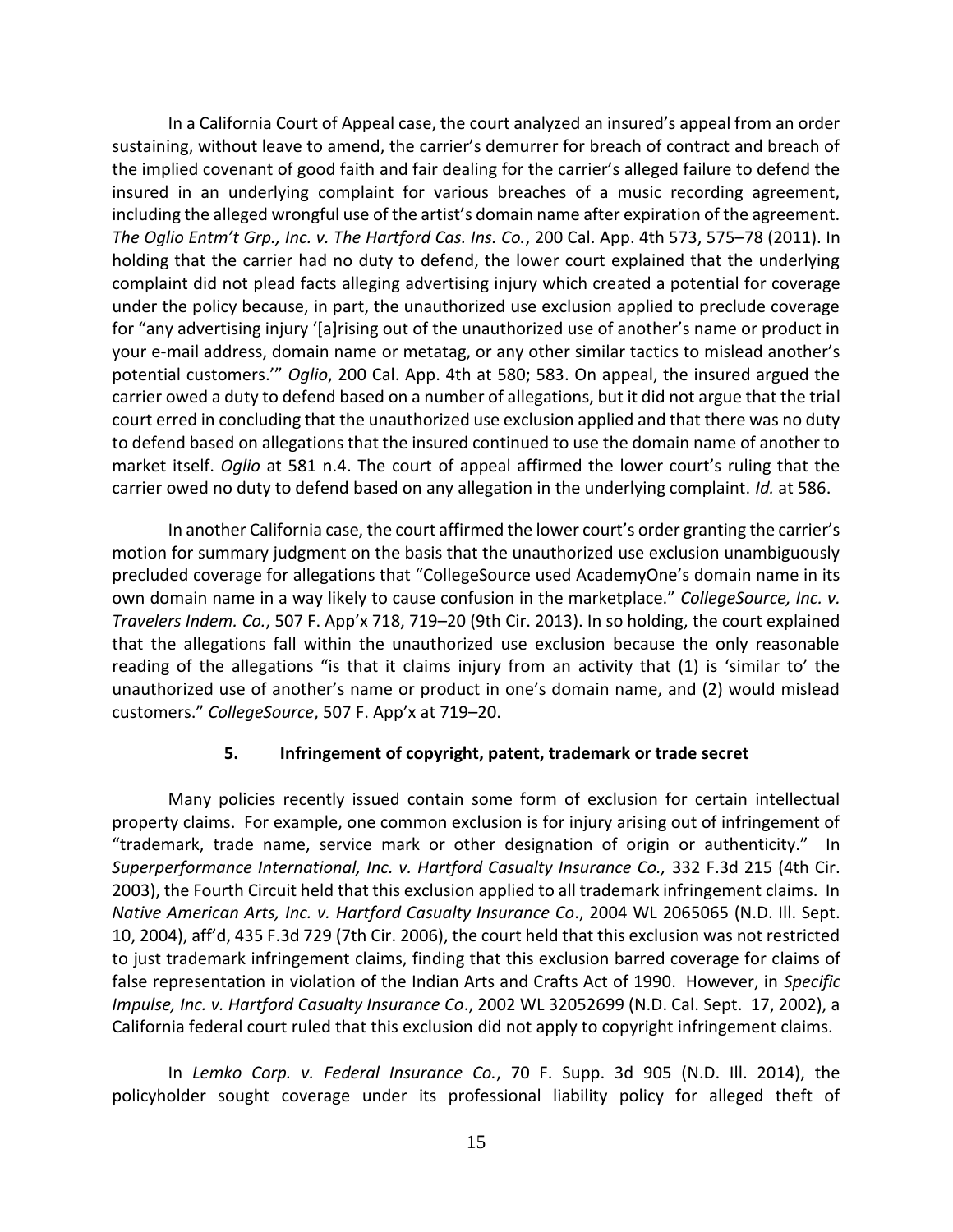copyrighted and confidential material. The intellectual property exclusion, claims "based upon, arising from, or in consequence of any actual or alleged infringement of copyright, patent, trademark, trade name, trade dress, service mark or misappropriation of ideas or trade secrets," was upheld by the Court and the insured was denied coverage.

In *Hartford Fire Ins. Co. v. Vita Craft Corp.*, 911 F. Supp 2d 1164 (D.Kan. 2012), the insurer sought a declaratory judgment that it owed no duty to defend or indemnify its insured under CGL policies for claims of patent infringement and misappropriation of trade secrets. The insurer argued that the intellectual property rights exclusion barred coverage however, the Court disagreed because the underlying complaint alleged that the insured "spread false rumors" and those allegations fell outside of the exclusion. Similarly, in *MedAssets, Inc. v. Federal Insurance Co.*, 705 F. Supp. 2d 1368 (N.D. GA. 2010), the insurer sought a declaratory judgment under a professional liability policy that the insured was barred from coverage under the intellectual property rights exclusion. However, because the complaint characterized the pricing information as both a "trade secret" and "confidential information," the latter of which did not fall into the exclusion, the insured was provided with coverage.

In *Tela Bio, Inc. v. Federal Insurance Co., No*. 18-1717, 2019 WL 211507 (3d Cir. Jan. 16, 2019), the insured, a hernia mesh manufacturer, for a suit alleging the insured misappropriated confidential trade secrets and poached employees from a competitor. The district court denied the insured coverage and Third Circuit upheld. The Third Circuit reasoned that the insurer had no duty to defend because the underlying complaint had no allegations of libel, slander, or any other defamatory conduct causing reputation harm. Further, even if the underlying complaint did allege libel, slander, or defamatory conduct causing reputational harm, the insured would be denied coverage under the Intellectual Property Exclusion.

## **6. Prior Publication**

The Material Published Prior To Policy Period exclusion specifically precludes coverage for "'personal and advertising injury' arising out of oral or written publication, in any manner, of material whose first publication took place before the beginning of the policy period." This exclusion applies to publications that pre-date the policy period, as well as publications during the policy period that are "substantially similar" to any pre-coverage publications. *St. Surfing, Ltd. Liab. Co. v. Great Am. E&S Ins. Co.*, 776 F.3d 603, 605 (9th Cir. 2014); *MGA Entm't, Inc. v. Crum & Forster Specialty Ins. Co.*, No. CV 07-08276-SGL(RNBx), 2009 U.S. Dist. LEXIS 134871, at \*7 (C.D. Cal. June 26, 2009).

In *St. Surfing*, the lower court granted summary judgment to the carrier and found no duty to defend an underlying complaint with allegations of trademark infringement, unfair competition, and unfair trade practices arising from the advertising of a skateboard product under a commercial general liability policy. 776 F.3d at 605–07. In affirming summary judgment, the appellate court held that the prior publication exclusion barred coverage because "an allegedly wrongful advertisement published before the coverage period triggers application of the prior publication exclusion" and because "[i]f this threshold showing is made, the exclusion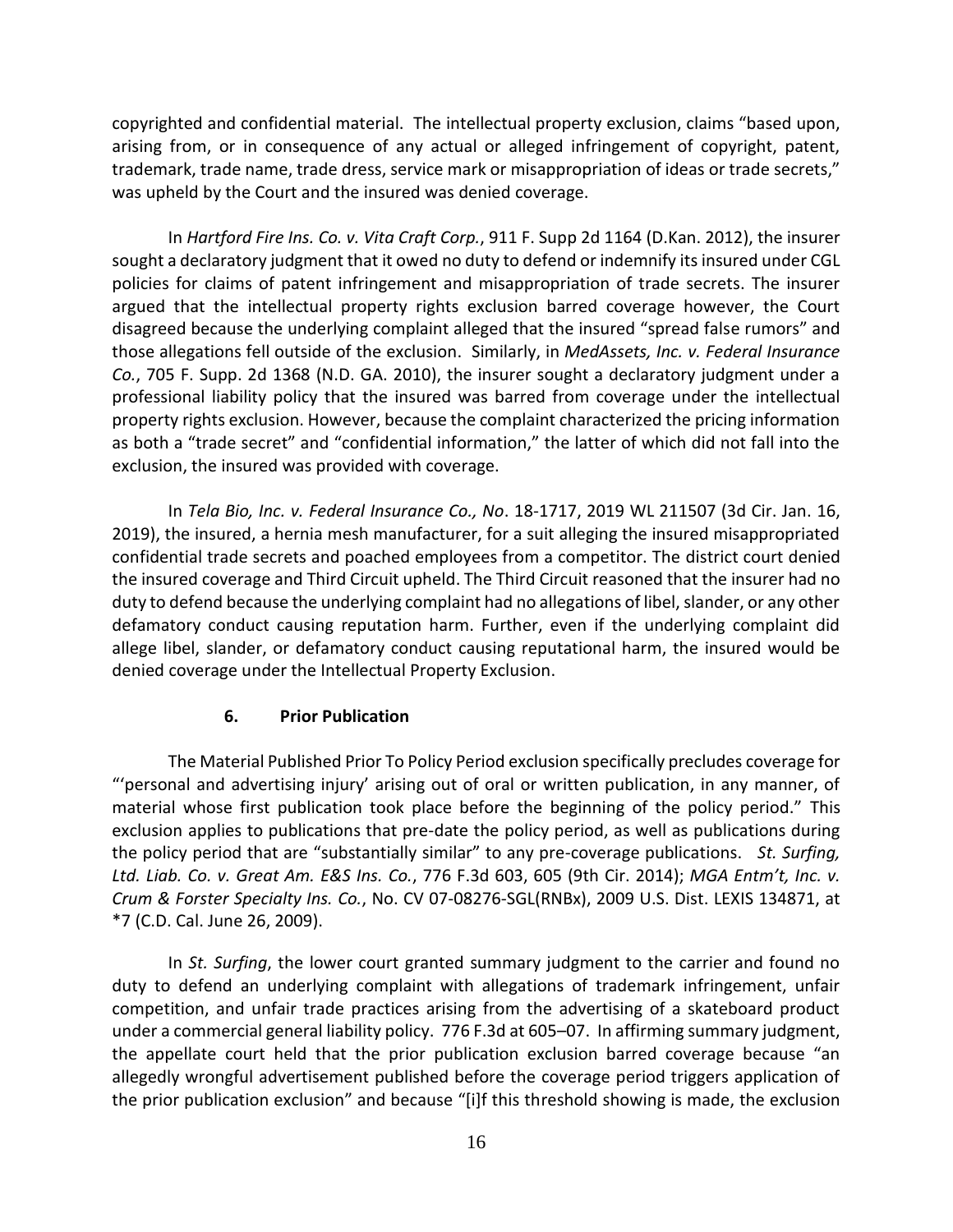bars coverage of injuries arising out of republication of that advertisement, or any substantially similar advertisement, during the policy period, because such later publications are part of a single, continuing wrong that began before the insurance policy went into effect." *St. Surfing* at 610.

The court continued that "[i]f a later advertisement is not substantially similar to the precoverage advertisement, however, it constitutes a distinct, or 'fresh,' wrong that does not fall within the prior publication exclusion's scope." *Id.* The court in *St. Surfing* found that the advertisements Street Surfing published during the coverage period were substantially similar to its pre-coverage advertisements because (1) the underlying complaint did not mention any specific advertisements, but rather made general allegations that the insured used the same name and logo on its product and advertisements; (2) the underlying complaint did not allege that the post-coverage advertisements were separate torts occurring during the policy period; (3) the alleged misappropriated advertising terms arose out of each term's similarity to the same individual's advertising idea (*i.e.*, all publications carried out the same alleged wrong); and (4) it was immaterial that the advertisements were for different products because the advertising idea being used was the same regardless of the product. *Id.* at 612–15 (explaining that the advertisements need not be identical and that to assess substantial similarity, courts have not considered all differences between pre-coverage and post-coverage publications, but have focused on the relationship between the alleged wrongful acts manifested by those publications).

Similar to *St. Surfing*, the court in *MGA Entm't* found that the prior publication exclusion precluded coverage for an underlying lawsuit for alleged infringement of intellectual property as to the BRATS versus BRATZ characters. No. CV 07-08276-SGL(RNBx), 2009 U.S. Dist. LEXIS 134871 (C.D. Cal. June 26, 2009). In so holding, the court explained that the only alleged wrong was that "[i]n about June 2001…MGA began advertising and flooding the market with a substantially and confusingly similar genre of characters called 'BRATZ.'" *MGA Entm't* at \*9–10. The court continued that "[n]o part of the complaint suggests that the underlying wrongful actions were different in any substantive manner during 2003 [(*i.e.*, during the policy period)]" and that the "underlying complaints reveal that there are no allegations of anything unique or different to the advertising, infringement, or trade libel during the relevant policy period." *Id.* The court also specifically stated that even though the "precise characters, fashions, and accessories may have changed…there is no suggestion in the underlying complaints that any changes occurred in the substance of the advertisements." *Id.* at \*10.

The court in *Atl. Mut. Ins. Co. v. J. Lamb, Inc.* sided with the insured and its contributing carrier against the insured's non-contributing carrier regarding a settlement agreement in an underlying action concerning disparaging statements allegedly made by the insured about the third party's business and products. 100 Cal. App. 4th 1017, 1017, 1039 (2002). The insured and the paying carrier sought to appeal a decision by the trial court ruling that the non-paying carrier had no duty to defend on the basis that there was no "advertising or personal injury" during the policy period. *J. Lamb* 100 Cal. App. 4th at 1028. The court of appeal reversed the trial court's decision on the basis that the "first publication" exclusion was inapplicable and the non-paying carrier owed sums for equitable contribution and subrogation. *J. Lamb* at 1045–46.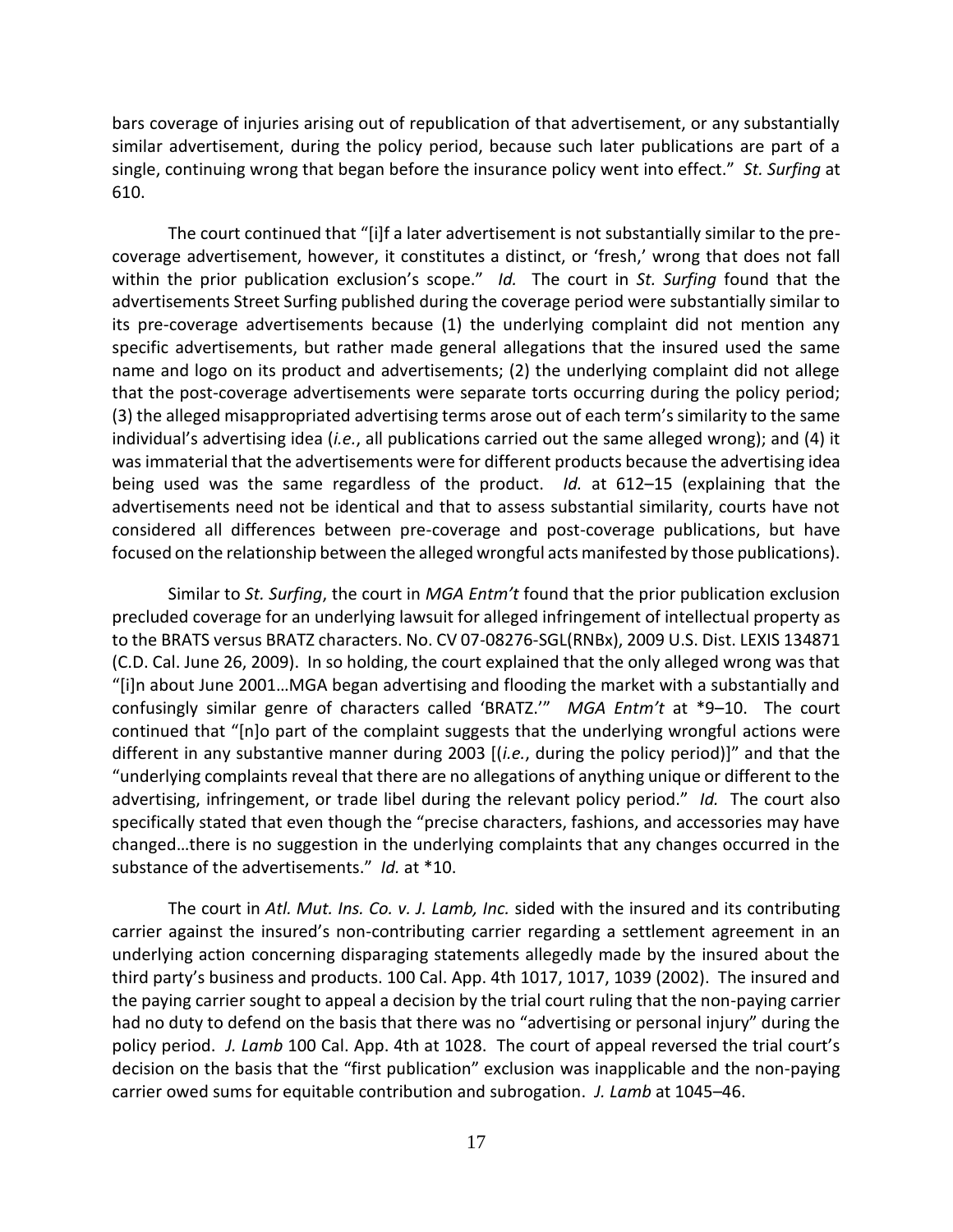The court explained that "an insurer may only defeat an existing potential for coverage by *undisputed* facts that *conclusively* negate such coverage." *Id.* at 1038, *relying on Gray v. Zurich Ins. Co.*, 65 Cal. 2d 263 (1966); *Montrose Chem. Corp. v. Superior Court*, 6 Cal. 4th 287 (1993). The court then found that the "first publication" exclusion was inapplicable because "[t]he allegations of the Continental complaint did not specify the date of Lamb's first utterance of any disparagement," such that a possibility of coverage existed. *Id.* at 1038. The court also found that a declaration by the claims adjuster that stated he had spoken with a representative of the insured who stated the dispute originated "with a conversation which occurred in September of 1998", did not *conclusively establish* the date of first publication. *Id.*

### **III. Other Common Policies Potentially Providing Coverage for IP Risks**

The proliferation of IP-related risks has prompted some insurers to revise their CGL policies in recent years to limit coverage for many IP claims that would be covered under traditional "advertising injury" coverages. Some now contain IP exclusions. As a result, a growing number of companies no longer rely solely on CGL policies and are instead purchasing IP-specific policies to address a broader array of IP-related risks than those covered by modern CGL policies.

For example, it is now possible to purchase "infringement liability policies" to cover thirdparty patent, trademark, copyright, or other infringement claims. Some limit coverage to certain products and cover only those aspects of the products that fall within the insured's own patents. Policies may also obligate the insured to advance defense costs pending the resolution of the underlying case, rather than a true duty to defend. In addition, companies who enforce their own intellectual property rights against potential infringers may purchase "enforcement" coverages. These policies are designed to provide coverage for initiating infringement claims, or in some circumstances cover the costs of defending against counterclaims seeking to invalidate a policyholder's patents and the costs to reissue the patent to strengthen the insured's patent claim.

In addition to IP-specific policies, media liability insurance may also provide coverage for certain types of IP exposures arising from e-commerce activities. These policies address the risks facing entities using non-patentable forms of intellectual property, such as media or entertainment companies. The policies generally cover liabilities stemming from the dissemination of the insured's creative works and/or advertising. The policies are usually written on a named peril basis, typically covering copyright infringement, misappropriation of ideas, trademark infringement, defamation, trade libel and violation of privacy rights.

Cyber policies can also focus on multimedia liability for risks associated with a company's activities when displaying, transmitting, and otherwise using protected content on the Internet. This can include coverage for liability arising out of claims alleging copyright infringement, trademark infringement, defamation, trade libel and violation of privacy rights. These policies, however, generally do not cover claims for patent infringement, false advertising or trade secret misappropriation.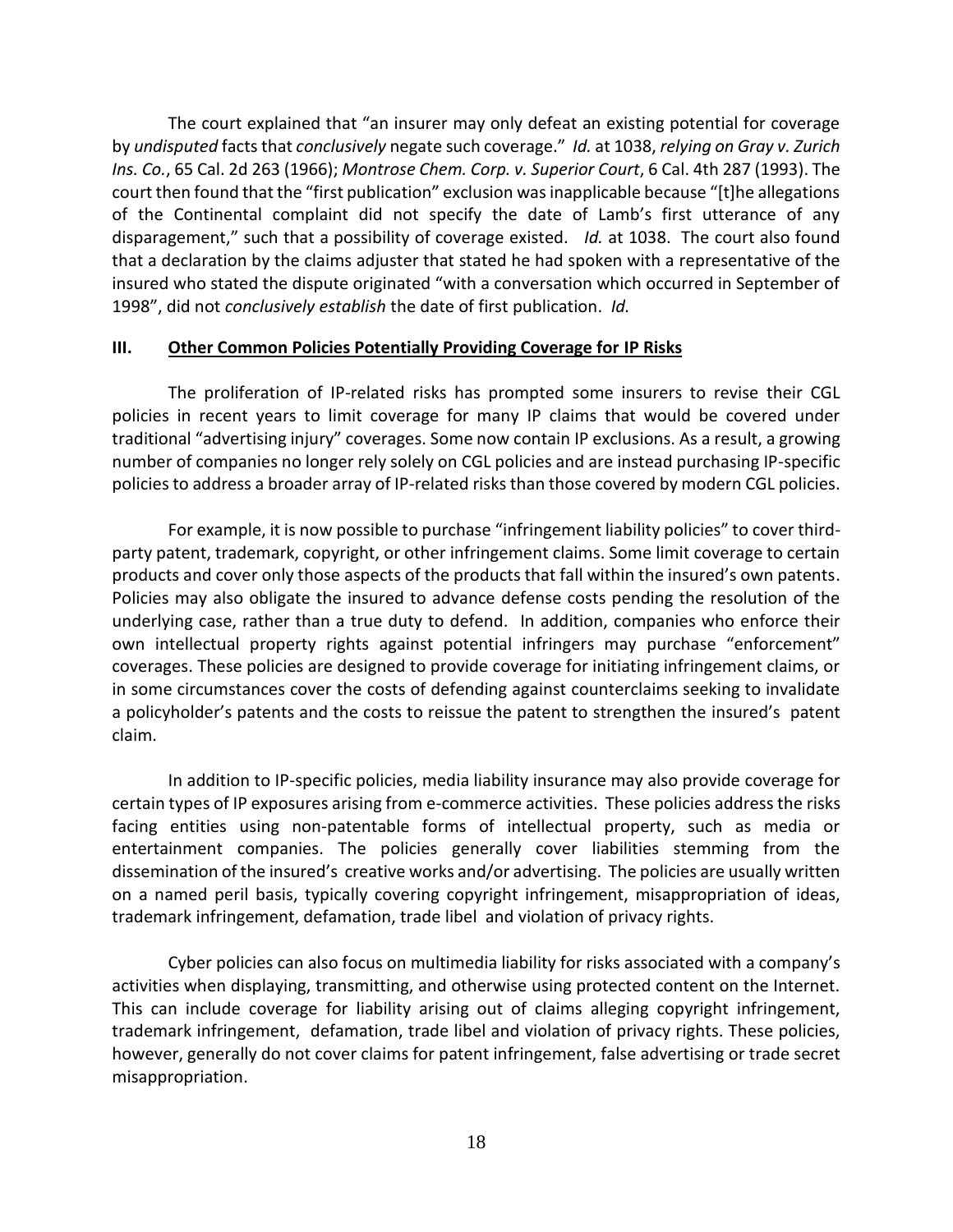Lastly, Technology Errors and Omissions policies are generally geared toward technology companies and insure against third-party liabilities arising from the provision of technology products and services, which can sometimes include coverage for copyright and patent infringement related to a company's provision of technology. The interplay between CGL and technology E&O coverages can be subject to coverage disputes. For example, in *Educational Impact v. Travelers Property Casualty Company*, No. 15-CV-0510-EMC, 2016 WL 7386139 (N.D. Cal., December 21, 2016), Educational Impact and Teachscape sought insurance coverage for claims arising out of Teachscape's alleged false advertising. In the underlying lawsuits, Educational Impact argued that Teachscape violated the Lanham Act, engaged in unfair competition, and tortiously interfered with Educational Impact's contractual rights when Teachscape publicly claimed that it had exclusive rights to market and sell a product licensed to Educational Impact.

Teachscape tendered the claim to its technology errors and omissions (Tech E&O) insurer and its commercial general liability (CGL) insurer. Educational Impact (now acting as assignee of Teachscape's claims) argued that if coverage for advertising injuries was available under one policy, it must also be available under the other. The District Court for the Northern District of California disagreed. It concluded that coverage was available only under the Tech E&O policy, which provided coverage for "wrongful acts," including for copyright infringement related to false advertising. The CGL policy, in contrast, provided coverage only for "infringement of copyright . . . in your advertisement." Because the complaint did not allege copyright infringement in the advertisement itself, the district court concluded that the CGL policy offered no coverage.

This case highlights a difference between the scope of coverage for advertising and intellectual property claims provided by the "personal and advertising injury" coverage in CGL policies and the coverage in Tech E&O policies for acts, errors or omissions in the performance of technology services or the sale of technology products. Coverage for certain intellectual property claims may be significantly broader under Tech E&O policies than under CGL policies.

In addition, though the court here determined that coverage was only available under the E&O policy, CGL policies often offer coverage for claims alleging product disparagement or other character harms, even if there is not a formal cause of action for disparagement in the complaint. For example, an erroneous assertion of exclusive ownership of a product or intellectual property right can cause reputational harms to competitors marketing the same or similar products, which may be enough to support an implied disparagement claim. The court in *Educational Impact* did not address this argument, and it is unclear whether the policies at issue contained the applicable language. It is possible that the policyholder and the court overlooked the potential for defense coverage under the CGL policy based on allegations that could have supported an implied disparagement theory of liability.

#### **IV. Conclusion**

`The "litigation explosion" observed by the Eleventh Circuit in *State Farm Fire and Casualty Co. v. Steinberg*, 393 F.3d 1226 (11th Cir. 2004) is a reality. *See also RGP Dental, Inc. v. Charter*